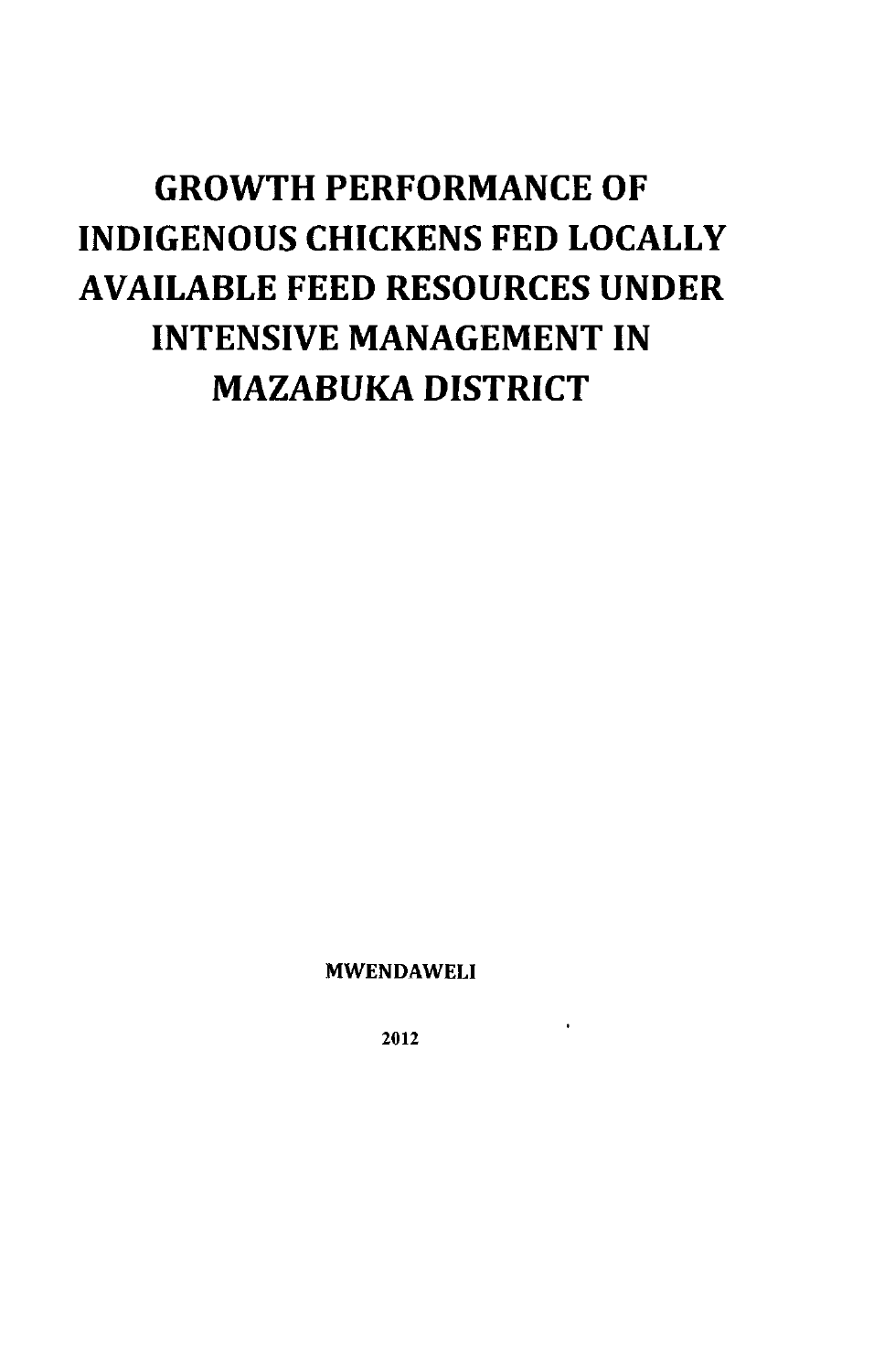# THE UNIVERSITY OF ZAMBIA

# GROWTH PERFORMANCE OF INDIGENOUS CHICKENS FED LOCALLY AVAILABLE FEED RESOURCES UNDER INTENSIVE MANAGEMENT IN MAZABUKA DISTRICT

BY

# **DIANA MWENDAWELI**

27001261

## A REPORT SUBMITTED TO THE FACULTY OF AGRICULTURE IN PARTIAL FULFILMENT OF THE REQUIREMENTS FOR THE DEGREE OF BACHELOR OF SCIENCE (AGRICULTURE)

SUPERVISOR: DR.K. E. S. YAMBAYAMBA

# **DEPARTMENT OF ANIMAL SCIENCE**

UNZA, LUSAKA

 $\ddot{\phantom{0}}$ 

 $\mathbf i$ 

JUNE, 2012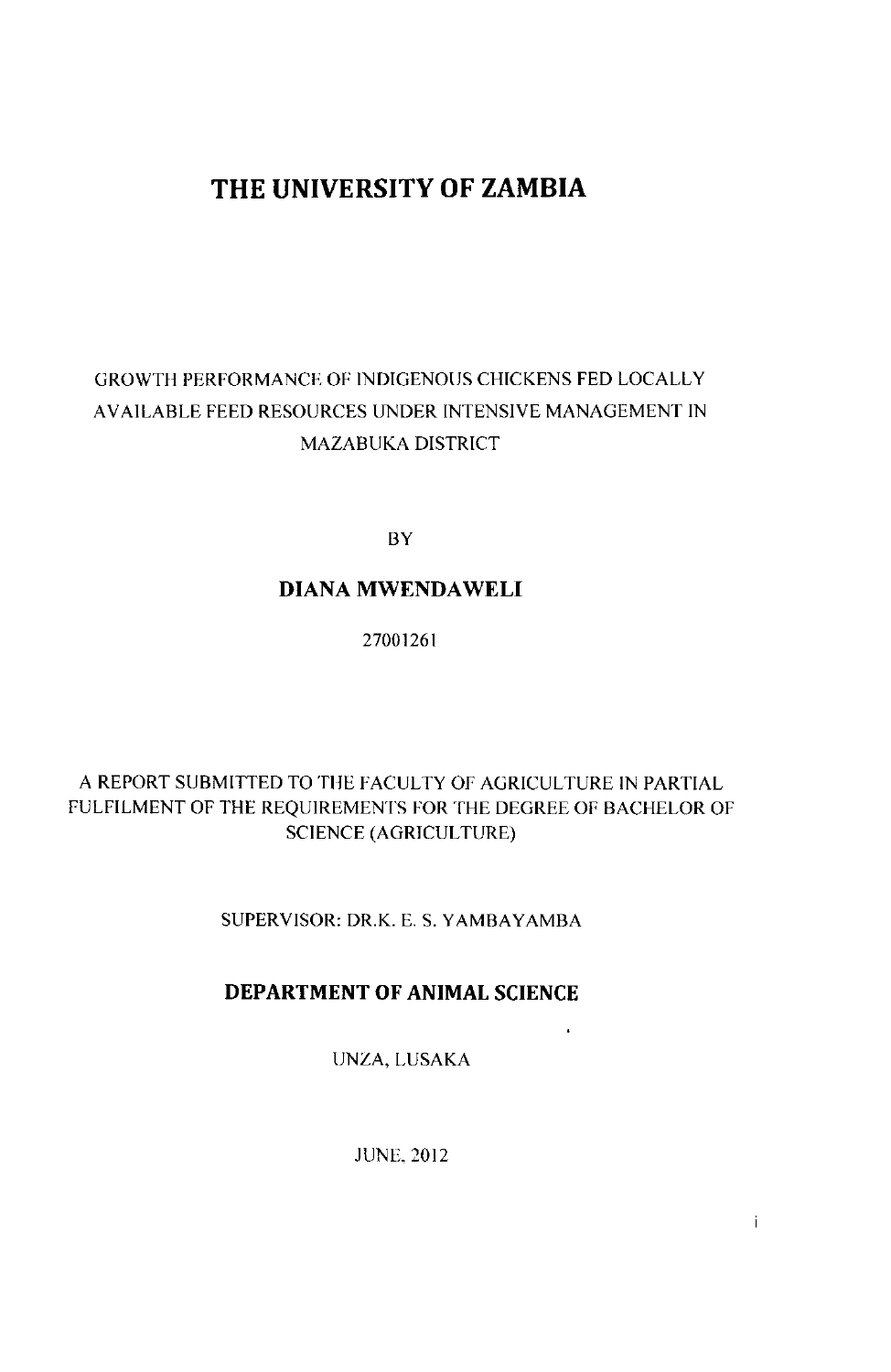# **DECLARATION**

I declare that this project report is my own original work and has not been accepted in any other application for a degree. All sources of information have been acknowledged by references.

Name: Diana Ilinanga Mwendaweli

Signature:. *More de wel* 

June, 2012.

 $\ddot{\phantom{0}}$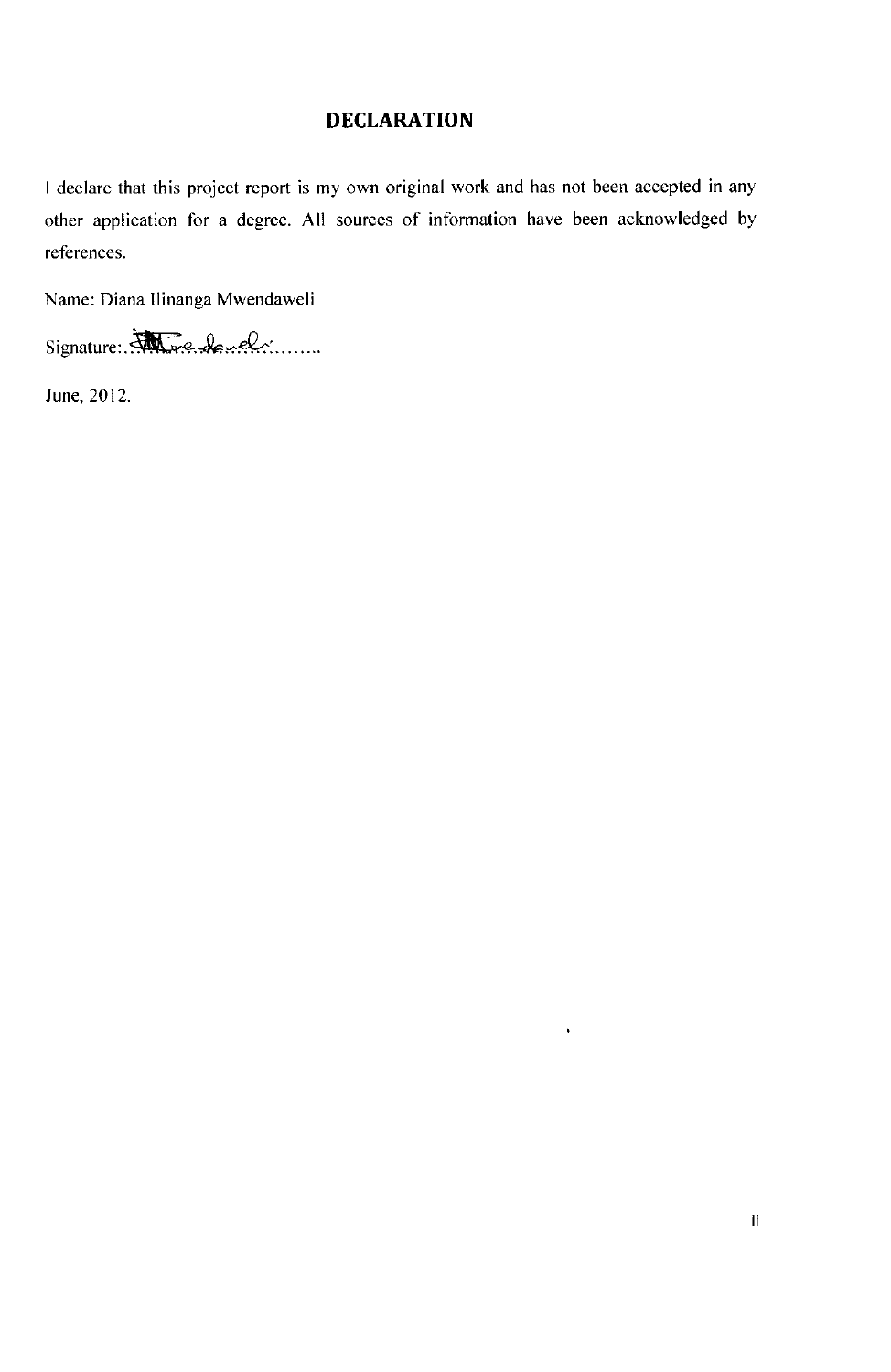# **DEDICATION**

This project report is dedicated to my parents Mr. Collins Muteletwa Mwendaweli and Ms. Rosemary Kabisa who fought restlessly to see me where I am today.

 $\mathbf{v}^{\dagger}$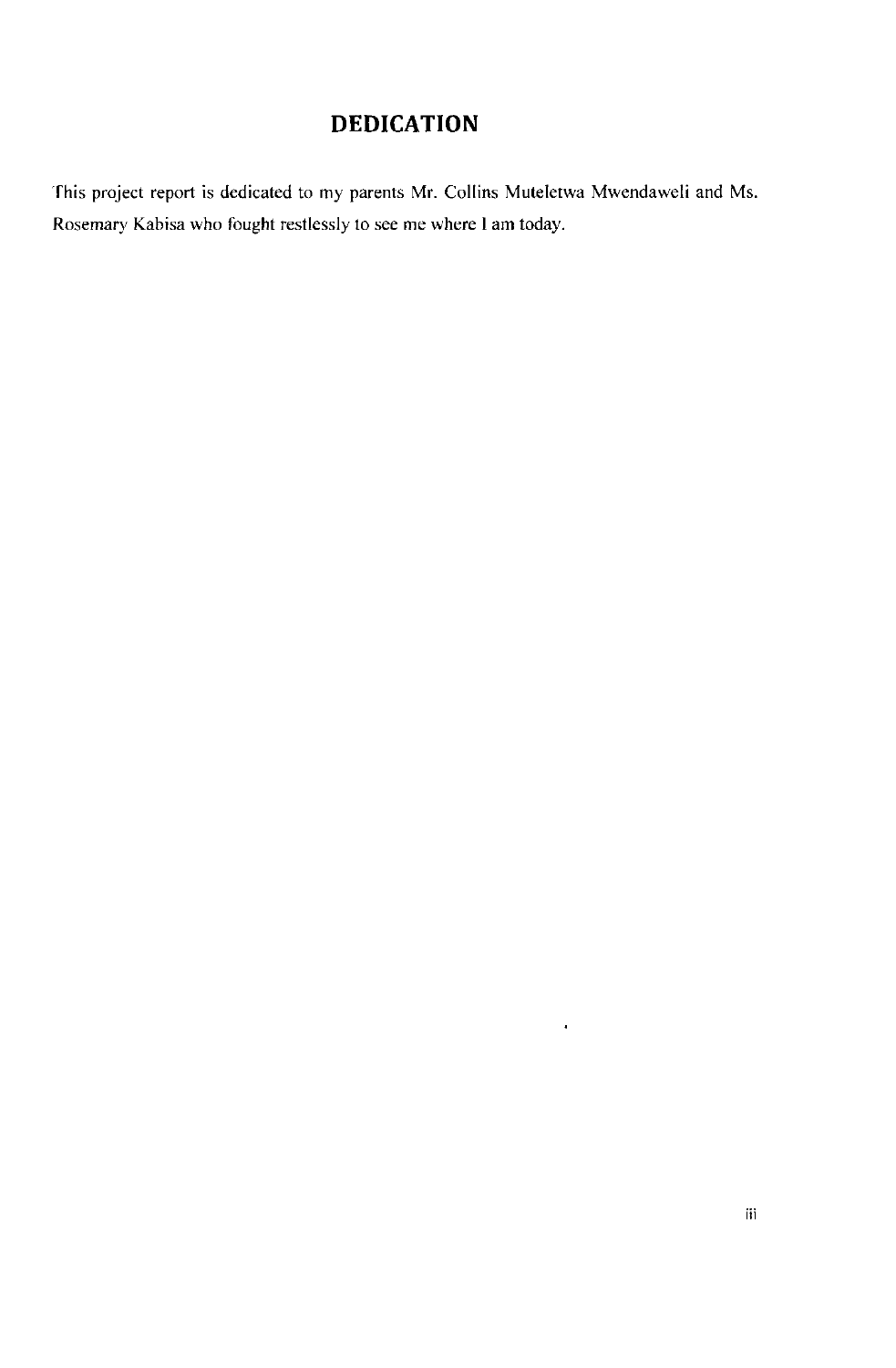### **ACKNOWLEDGEMENTS**

I would like to express my indebtedness to Dr K. E. S Yambayamba who has supported and encouraged me tirelessly. Without his unending support this project report would not have advanced to this stage. I would also like to thank Mr Kinsley Walubita for his on going support at the start of this research. My sincere gratitude is to Mr Vincent Simoongwe who made this research possible as without his assistance, the study would not have been a success. Special thanks to The Ministry of Agriculture and Livestock and in particular Dr. B. Mwenya who made funds available for the success of the study.

Finally, I would like to thank the small holder farmers that assisted in providing me with the birds for the research and also National Artificial Insemination Centre for allowing me to use their facilities in the pursuit of the study.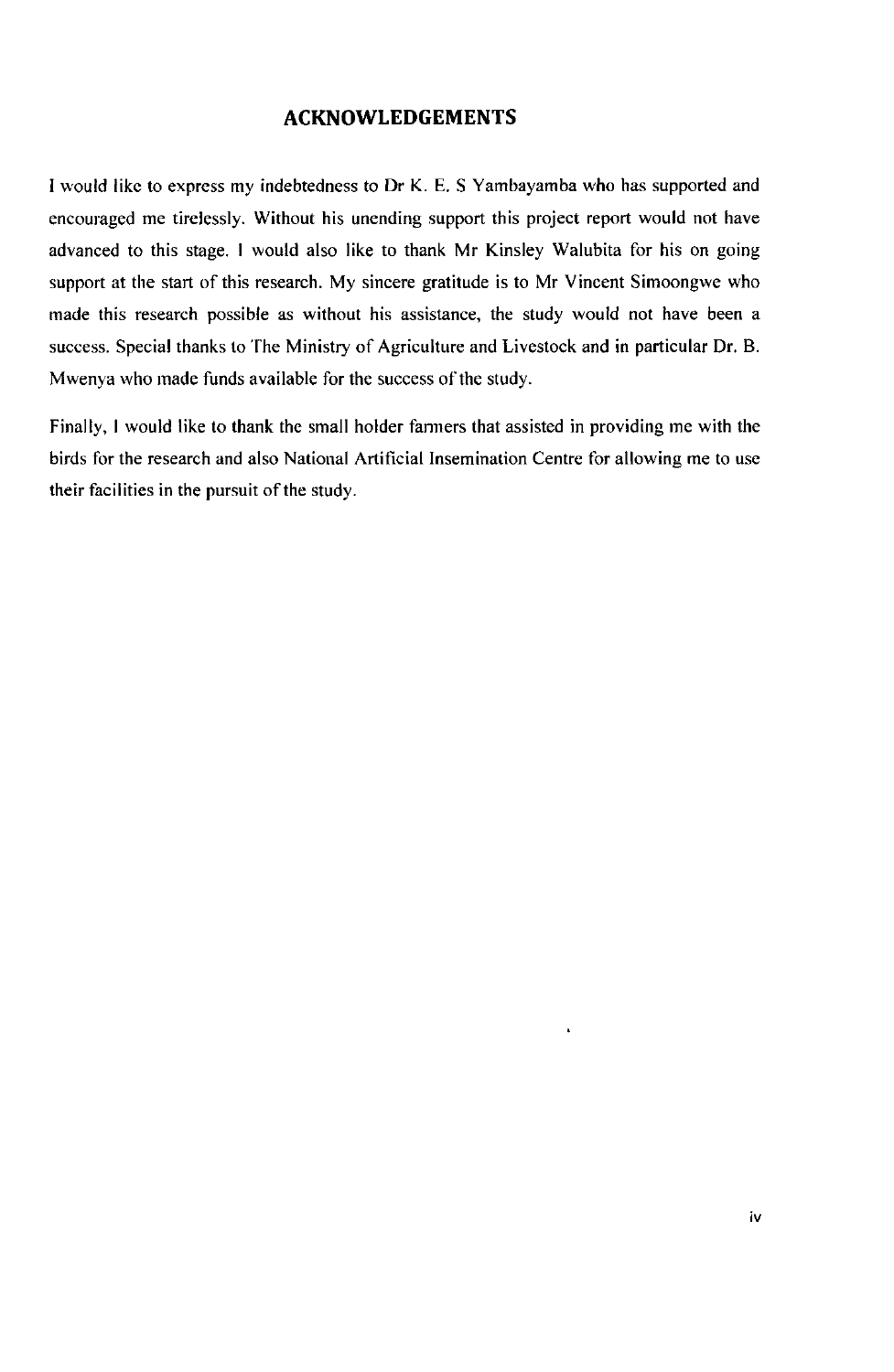#### **ABSTRACT**

A study was conducted to evaluate growth performance of three strains of indigenous chickens, using locally available feed resources at different nutritional levels under intensive management in Mazabuka District of Zambia. The strains were Frizzle feathered. Naked neck and Zambi. The control diet (FEED 1) mainly comprised maize bran and number three meal in a 1:1 ratio and the experimental diet (FEED 2) comprised maize bran, number three meal and sunflower cake mixed in 1:1:1 ratio. Salt was also added to both feeds.

The experimental layout was a completely randomised design (CRD) with three replications for a total of 56 birds. Data were collected over a period of 6 weeks and the parameters measured were body weight, average daily gain and feed efficiency at different levels of feeding. These were; control diet (ad libitum) and experimental diet at 100  $g/d$ , 75  $g/d$  and 50 g/d respectively. Data were analysed using one-way Analysis of Variance using Genstat statistical package. Strain and feeding level were the fixed effects in the model. Means for each variable effect were compared using the Duncans multiple range test.

Results showed that there were no significant differences ( $p$  $>$ 0.05) found between strains fed on the control diet and experimental diet at 100  $g/d$  and 50  $g/d$  feeding levels, although the Zambi tended to record higher weekly weights. However, significant differences  $(p=0.05)$ were observed in the weekly weights between the strains of chickens fed at 75 g/d level. The frizzle feathered tended to record higher average daily gain in weight and the zambi exhibited a higher feed efficiency among the strains.

Mortalities throughout the study were moderately high for all strains, varying from 40 % (Frizzled), 45% (Naked neck) to 46% (Zambi) respectively.

It is concluded that the Frizzle feathered and Naked necks were the faster growers among the strains identified.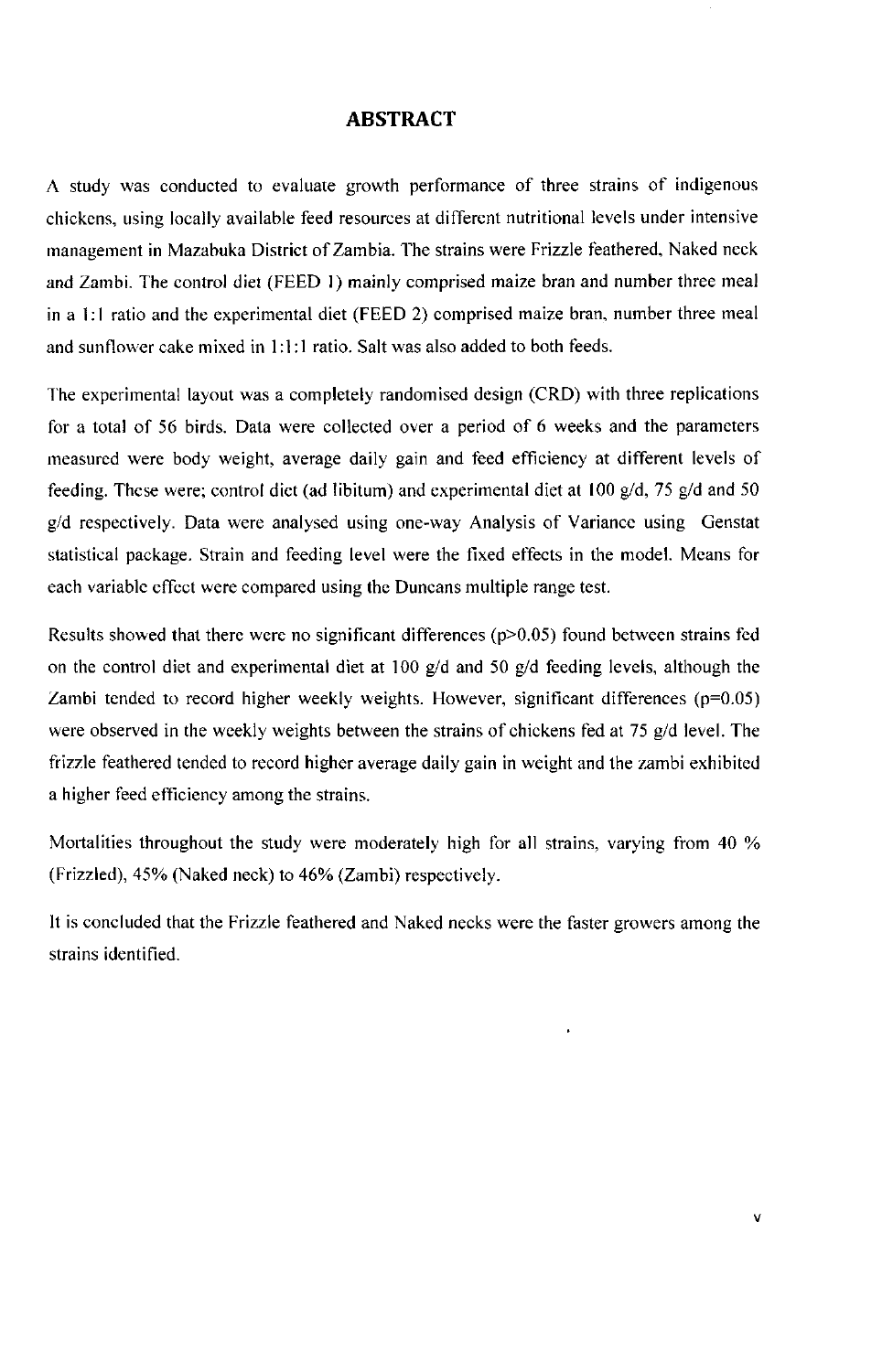# **TABLE OF CONTENTS**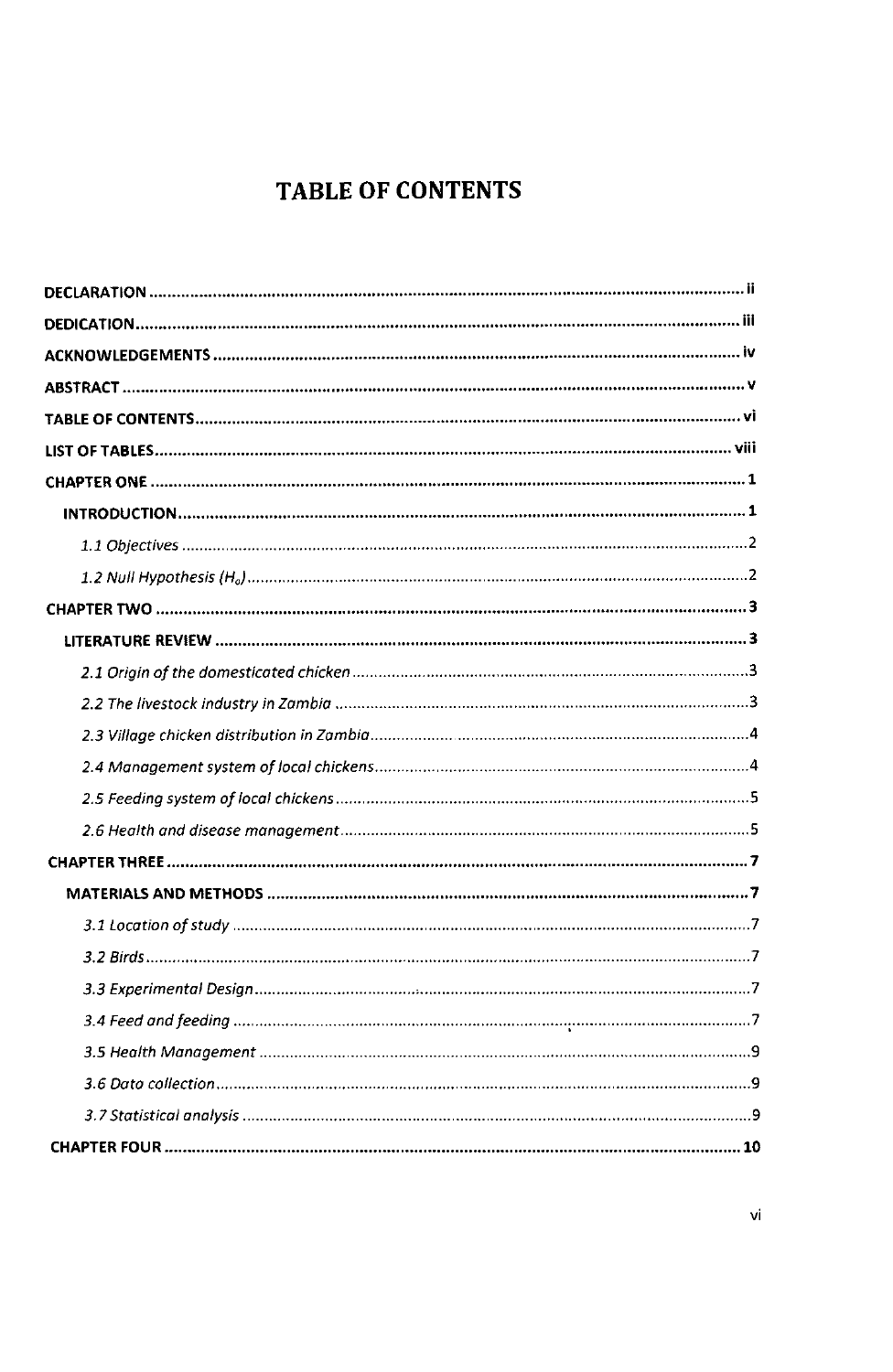$\bar{\mathcal{E}}$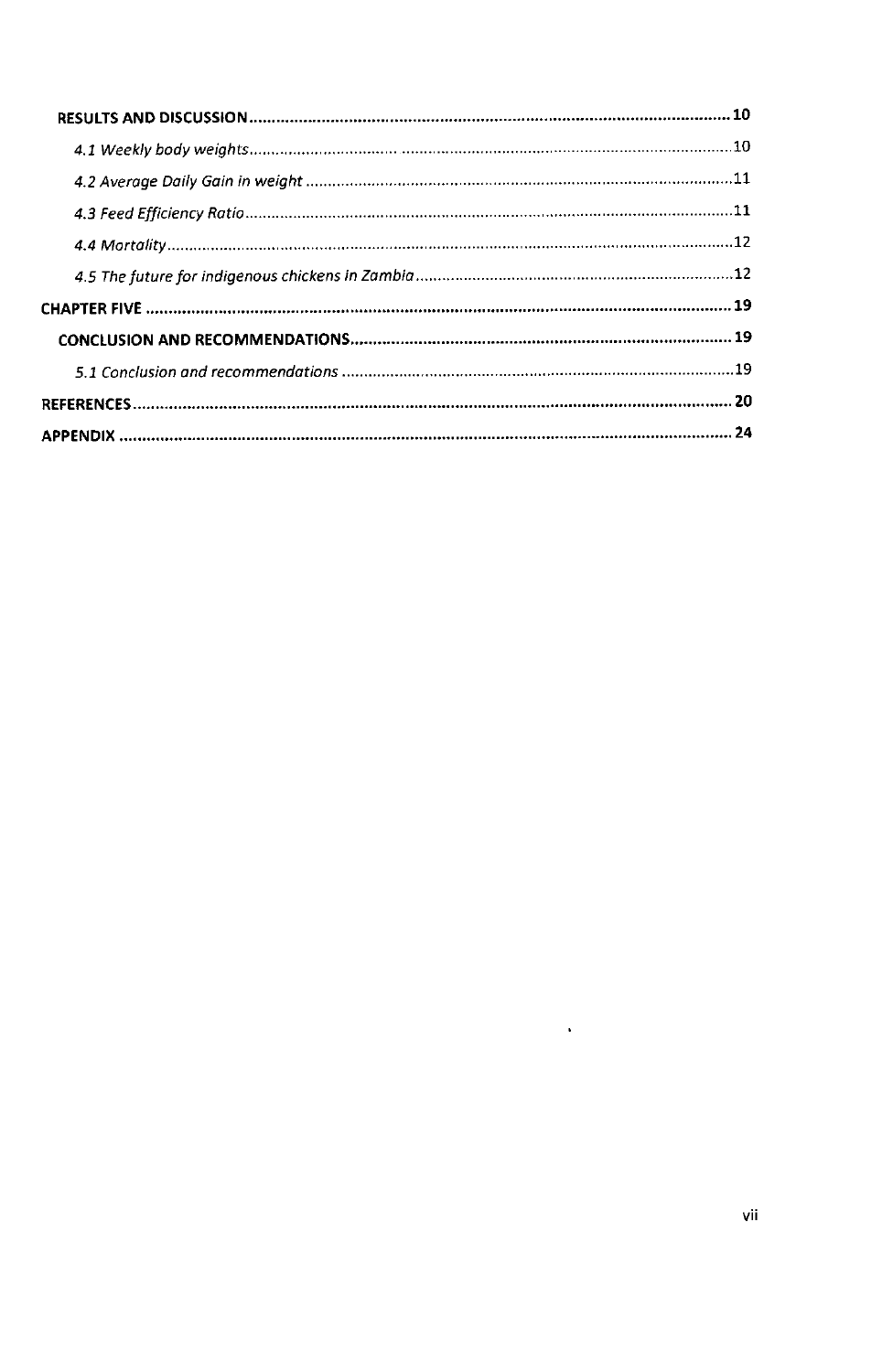# **LIST OF TABLES**

| Table 1. |                                                                        | -8          |
|----------|------------------------------------------------------------------------|-------------|
| Table 2. | Mean weekly weights of the three strains of indigenous chickens fed    |             |
|          |                                                                        | $\sqrt{12}$ |
| Table 3. | Mean weekly weights of the three strains of indigenous chickens fed    |             |
|          |                                                                        |             |
| Table 4. | Mean weekly weights of the three strains of indigenous chickens fed    |             |
|          |                                                                        | -14         |
| Table 5. | Mean weekly weights $(g)$ of the three strains of indigenous chickens  |             |
|          |                                                                        |             |
| Table 6. | Average Daily Gain $(g/d)$ of the three strains of indigenous chickens |             |
|          |                                                                        |             |
| Table 7. | Feed Conversion Efficiency (g feed/ g gain) of the three strains of    |             |
|          | indigenous chickens fed at different levels of compounded feed 17      |             |

 $\sim 10^{-11}$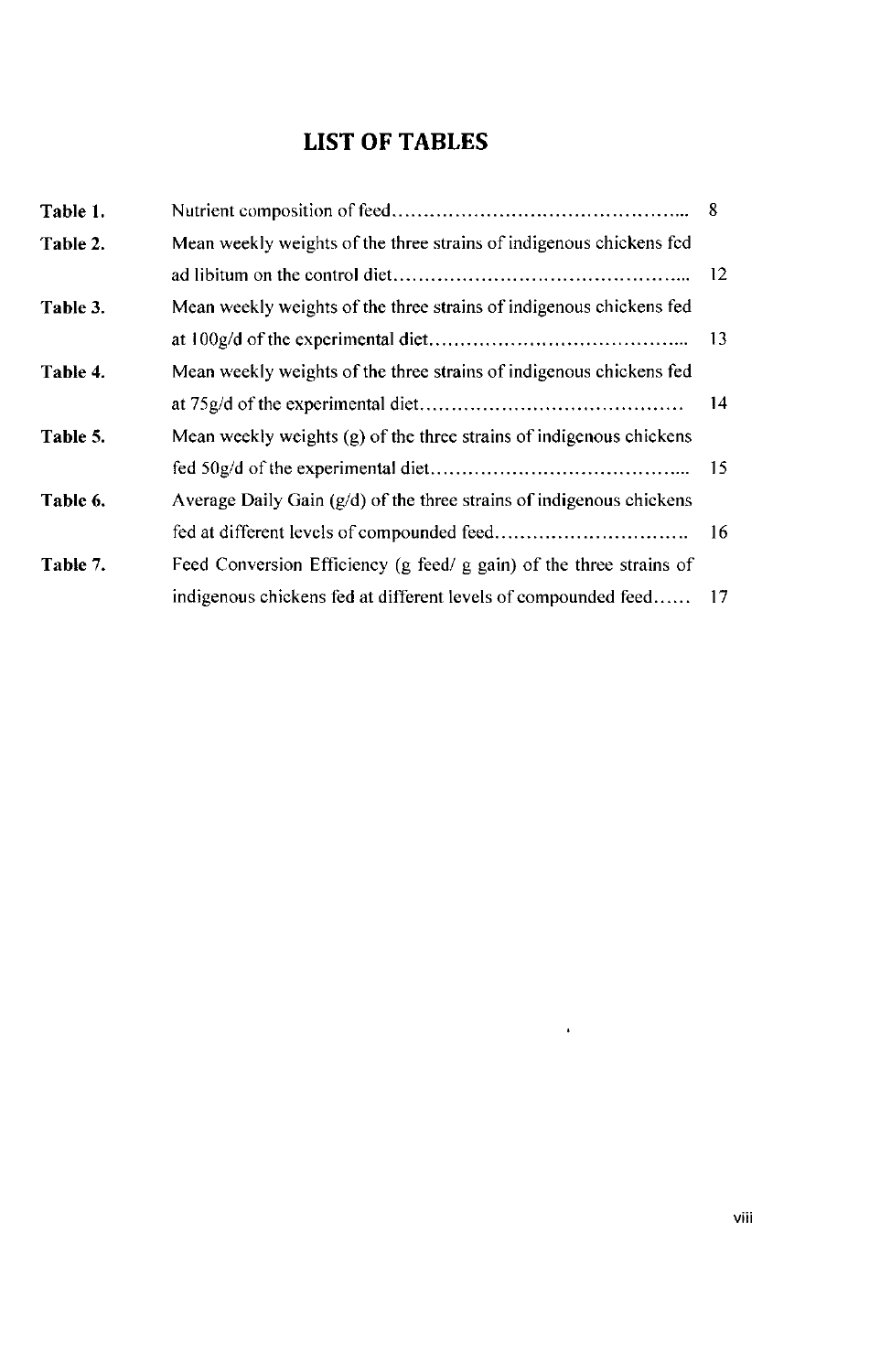### **CHAPTER ONE**

#### **INTRODUCTION**

Chickens, both indigenous and exotic are the most common species of poultry in Zambia (Musiime, 1992). In fact, indigenous chickens contribute about 80% of total poultry products in Africa (Kitalyi, 1997). While commercial farmers keep exotic breeds, small holder farmers in rural areas keep the local or indigenous chickens, commonly referred to as village chickens. According to Safaloah (1997), these indigenous chickens remain predominant in African villages despite the introduction of exotic and crossbred types, because farmers have not been able to afford the high input requirement of introduced breeds.

In Zambia, village chicken production plays an important role in the economy of the rural house hold in spite of low output because it provides an available source of protein (Wilson, 1986). Majority of the small scale farmers in rural areas keep indigenous chickens. This may be owed to the unique traits that indigenous chickens possess i.e. disease resistance and adaptability to local environment (Kozacznskii and Honeyborne, 1994).

In most African countries, the indigenous chickens have no regular health control programme and may or may not have shelter, and scavenge for most of their nutritional needs (Yongolo, 1996). Scavenging village chickens find their feed from the surrounding environment (Gunaratne, 1992). It is understood that compounded commercial feed or purchased feed is generally not used in this system (Prawirokusomo, 1988). This production system is referred to as low-input-low-output system, also known as village, traditional or extensive system. According to Pandey (1992) and Bagust (1999), the low-input-low-output system is ascribable mainly to diseases, lack of adequate supplementation and sub-optimal management.

Over the past decade, a lot of interest in village chicken production has been generated in Zambia. This is because of the changing dynamics of the economy and also due to more people wanting to venture into agricultural related ventures.

While more people want to venture into village chicken production as a business, the real challenge is how to raise the chickens more efficiently. There is a paucity of evidence-based data with regard to nutrition, health, housing and reproduction of village chickens. Much of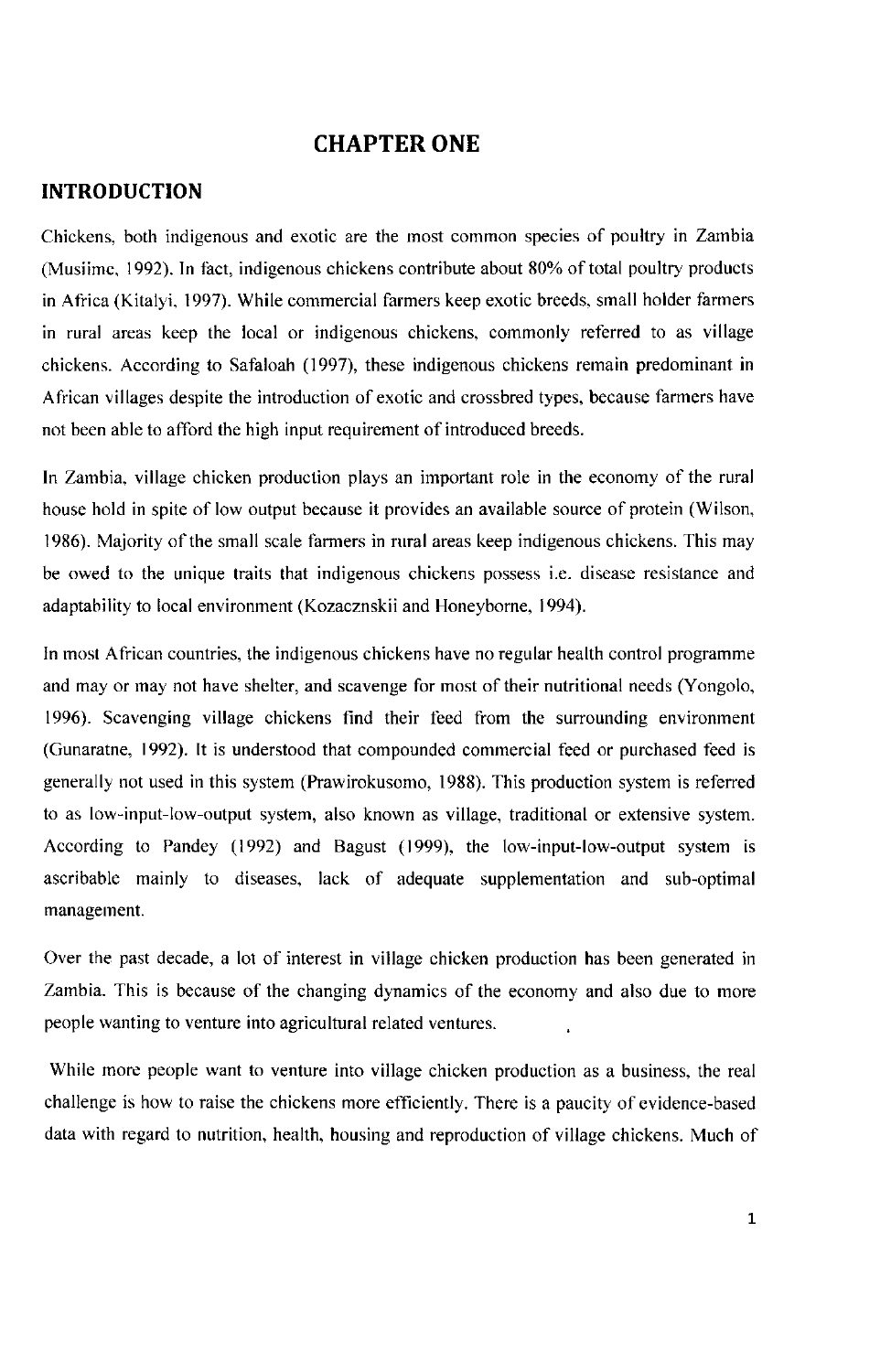the available information in various forms of reports is based on surveys where the information is obtained from the traditional farmers who mainly keep village chickens.

Undoubtedly, nutrition plays a very critical role in poultry production. But it will be appreciated that different strains of indigenous chickens will respond differently to feeding different levels of a particular feed. While some work has been done elsewhere (Hassen et al., 2006), there is little or no data on the Zambian indigenous chickens with respect to their growth performance under intensive management.

In Mazabuka District of Zambia, many small holder farmers use locally available feed materials, particularly maize bran and number three meal to try and intensively raise their local chickens. Indeed commercial feed would be uneconomical to feed the indigenous chickens. Given what is locally available, it is inevitable to scientifically investigate the response of the local chickens to such feeds.

#### *1.1 Objectives*

The main objective of this study was to investigate growth performance of three indigenous chickens fed locally available feed resources, under intensive management in Mazabuka District...

The specific objective was to compare growth rates in different strains of indigenous chickens fed locally available feed resources at different nutritional levels.

### *1.2 Null Hypothesis (Ho)*

There is no variation in growth rate among different strains of village chickens fed at different nutritional levels.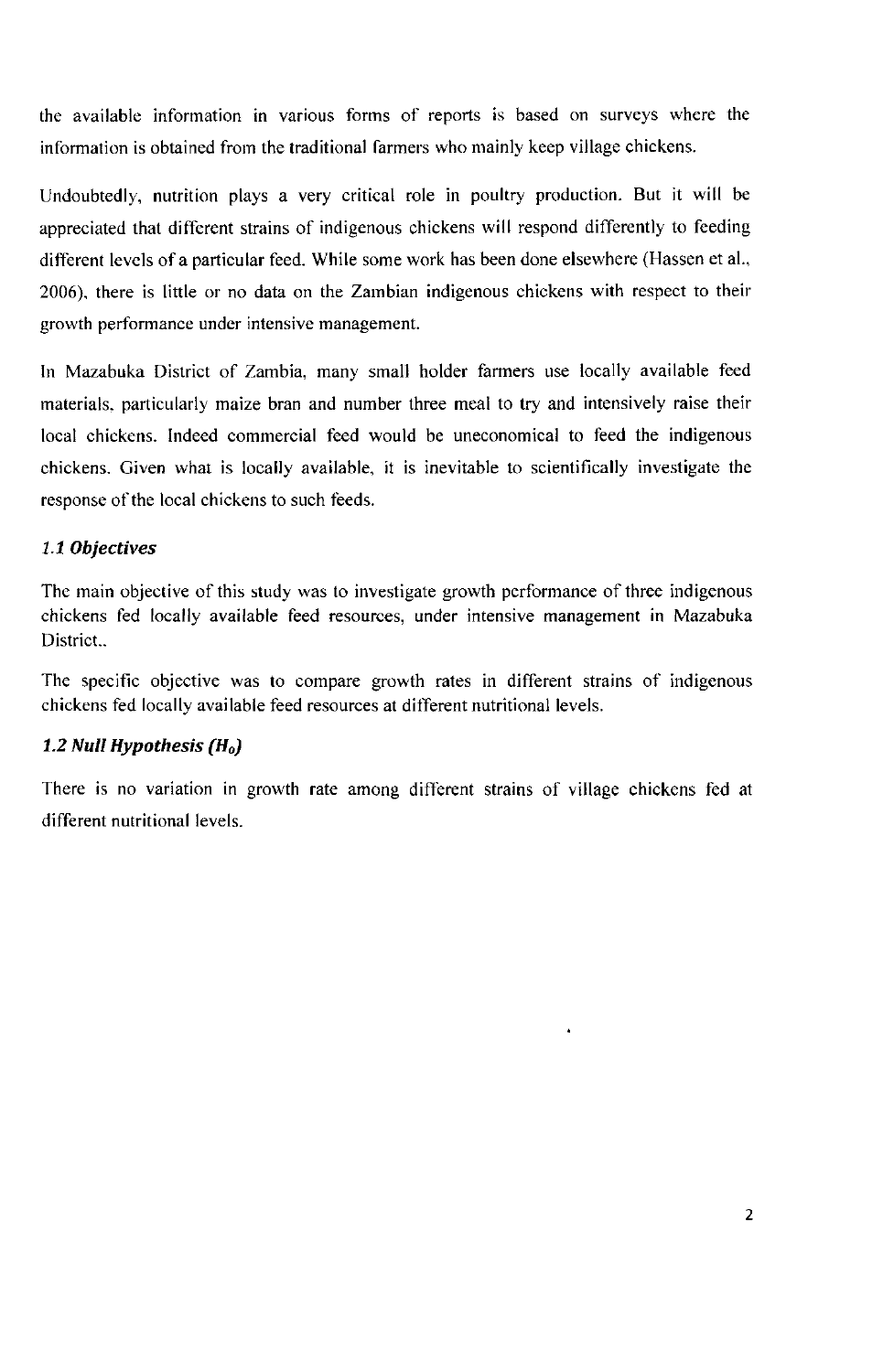### **CHAPTER TWO**

#### **LITERATURE REVIEW**

#### *2.1 Origin of the domesticated chicken*

The chicken *(Gallus gallus domesticus)* is a domesticated fowl, subspecies of the red jungle fowl belonging to the Phasianidae family (Crawford, 1990). The red jungle fowl has the widest distribution of wild species and generally acknowledged that it is the progenitor of domestic poultry (Batty, 1985). The chicken has been domesticated since 2000 BC. Chicken is one of the most common and widespread domestic animals with an estimated global population of more than 47.6 billion (FAO, 2008). There are more chickens in the world than any other species of birds.

As stated in the *Encyclopaedia Britannica* (2007), humans first domesticated chickens of Indian origin for the purpose of cock fighting in Asia, Africa and Europe. Very little formal attention was given to egg or meat production. Multiple maternal origins are recognised in East and South Asia, America, Europe, the Middle East and Africa originating in the Indian sub continent. From India, the domesticated fowl made its way to the Persianised kingdom of Lydia in western Asia Minor. The domestic fowl were imported to Greece by the fifth century B.C. Fowl in Egypt had been known since the  $18<sup>th</sup>$  Dynasty, with the "bird that lays every day" having come to Egypt from the land between Syria and Shinar, Babylonia.

There are over 300 breeds of fowl world wide (Say, 1987). Little is known about when the fowl was introduced in Zambia. However, Sauer (1969) indicated that chickens were already present in Africa at the time of first contact with Europe.

#### *2.2 The livestock industry in Zambia*

Zambia is a land locked country located between latitude  $8^\circ$  and 18  $\degree$ S of the equator with an area of 752, 614  $km^2$ . The country is divided into three main agro-ecological regions, which are defined based on climatic characteristics of which rainfall is the dominant factor. Region III has the highest rainfall at 1200 mm and is largely the Northern and Luapula provinces. Region II comprises largely the central parts of Zambia and part of Eastern province with rainfall between 800 mm and 1200 mm. Region I has the lowest rainfall of less than 800 mm. It comprises south western parts of Zambia and the mid-Zambezi area (Williams, 1993). Livestock and poultry production form an integral part of the agricultural activity of the small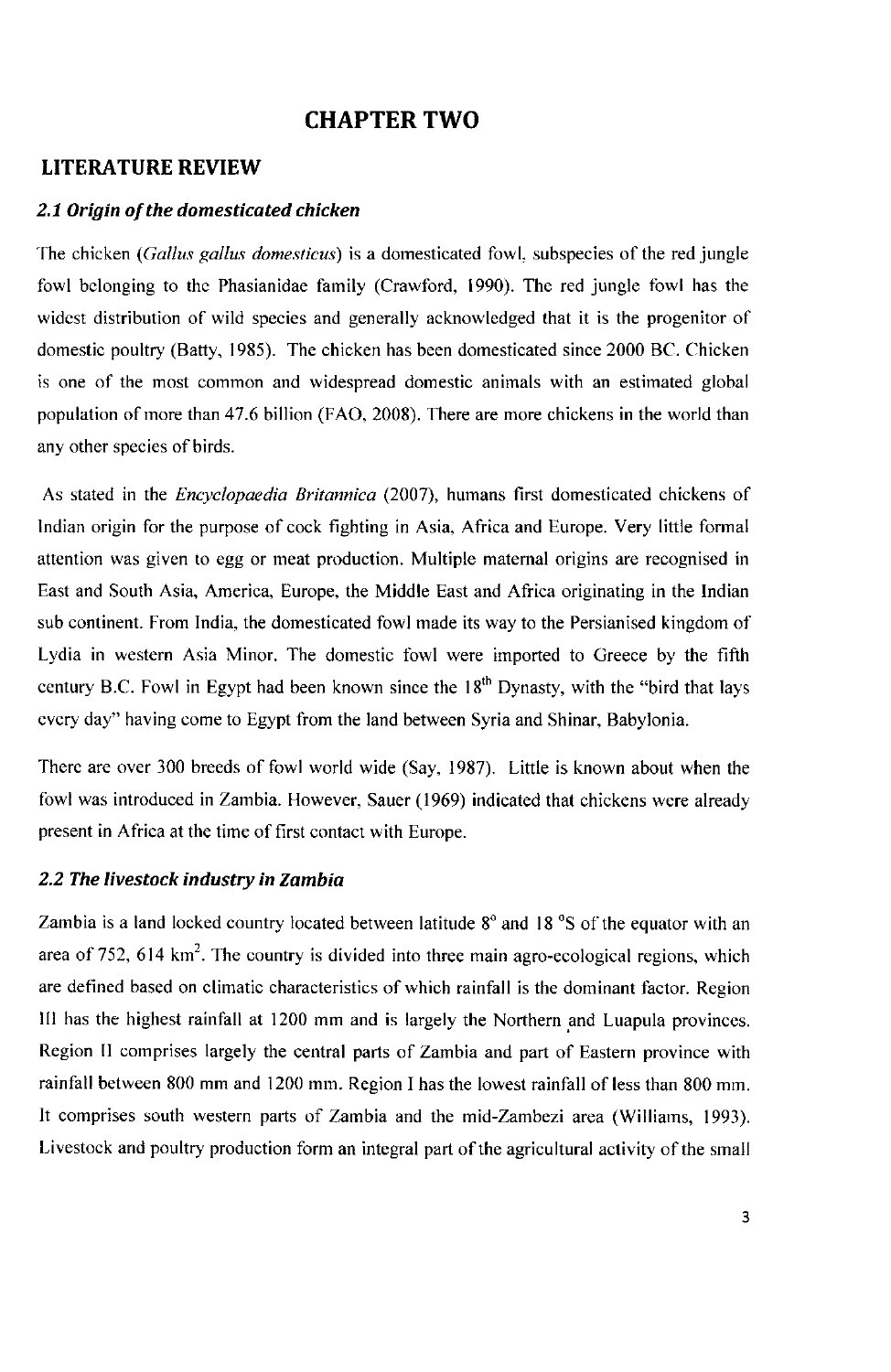holder farmers in Zambia. The 2009 estimates of livestock and poultry populations in Zambia were 3,038 000 cattle, 758, 501 goats, 466, 506 sheep, 711, 707 pigs, about 75, 938, 129 poultry (NALEIC, 2009). About 80% of cattle are owned by the traditional farmers and are of indigenous types and their crosses. Nearly all goats are of indigenous types and are owned by traditional small holder farmers. About 64% of the national sheep flock are of indigenous type owned by few rural households.

The village chicken is the most common species of poultry that is owned by nearly all rural house holds. The main management system used is described as the scavenging or free range system. This is a low-input-low-output system which usually uses indigenous breeds (Oldenbroek, 1998). The system is characterised by small flock sizes (normally less than 20), no specific poultry houses, no regular health programme for disease control and no formal marketing programmes. Farmers rely on the use of local knowledge with very little extension services (Kitalyi, 1998). In cases where housing is provided, the house is usually made of local materials such as wood, mud bricks and cane stems (Atumbi and Sonaiya, 1994). These houses are usually small and low with very small outlets (Kitalyi, 1998). The birds feed on insects, worms, seeds, vegetation and household refuse. The indigenous chickens on free range spend most of the time in search of food, hence, only surplus energy when available is used for production (growth and eggs). This contributes to their low production (Bray and Moffat, 1990).

#### *2.3 Village chicken distribution in Zambia*

According to Bwalya (1990), village chickens are widely distributed in the three agroecological regions of Zambia. In region I, chickens are commonly found throughout the valley areas and ownership extends to all house holds. Region II has a wide ownership but has incurred frequent losses due to epidemics such as Newcastle especially in the Southern, Central and Lusaka Provinces. In region III, poultry are the most widely spread livestock (Bwalya, 1990).

#### *2.4 Management system of local chickens*

There are three major management systems of rearing local chickens; the extensive, semi intensive and intensive systems (Pandey, 1993). The extensive system or free range system is a low-input-low-output system in which the chickens are allowed to scavenge with little or no supplementary feeding, health programme or housing (Wilson, 1986). Under the semi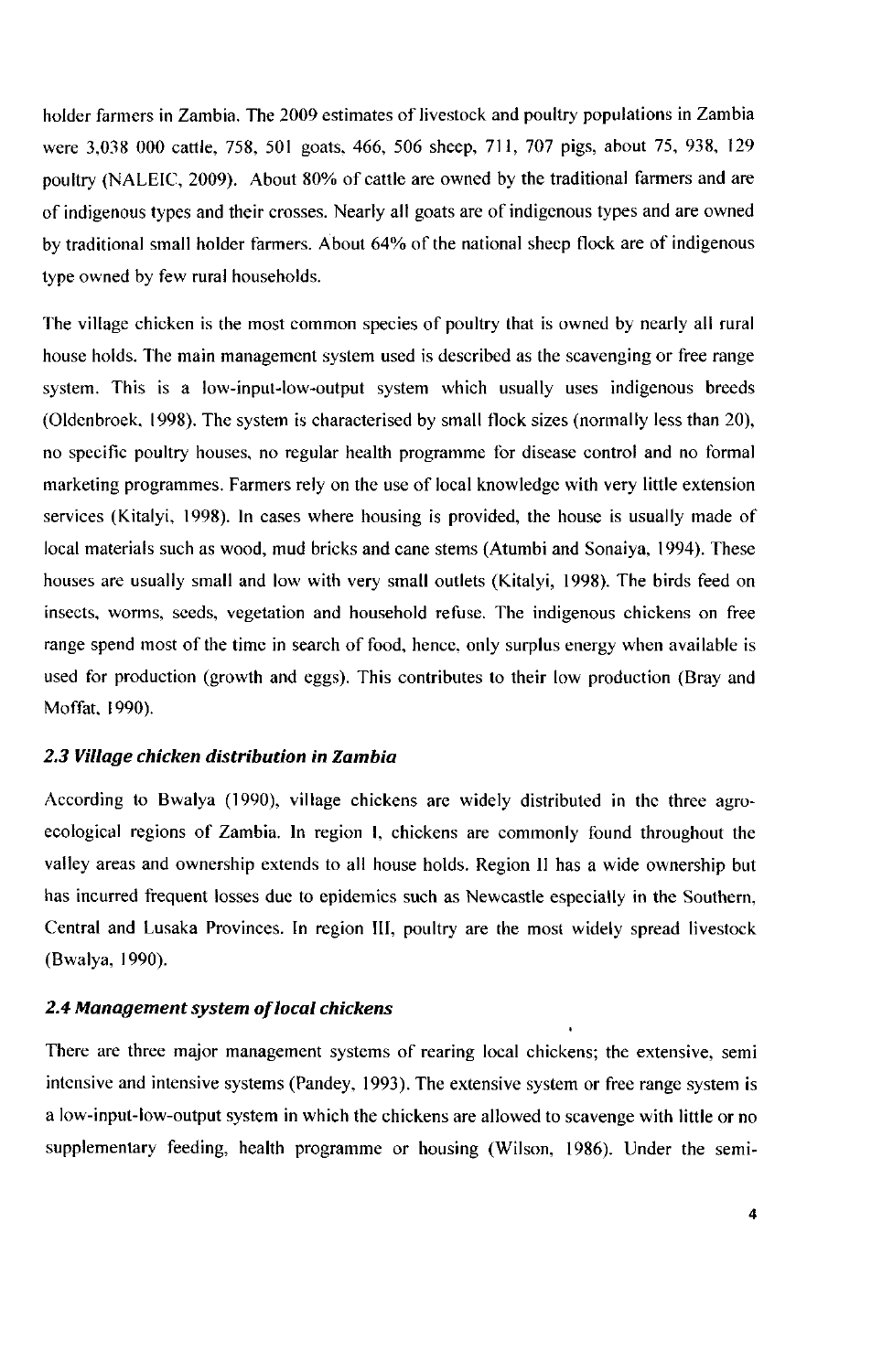intensive management system, birds are provided with housing and supplementary feeds especially in the dry season when food is limited. A health programme is also implemented in this system (Sonaiya, 2004). The intensive system completely confines the birds to houses where they are provided with all nutritional and health requirements.

#### 2.5 *Feeding system of local chickens*

Local chickens in Zambia are kept under the three management systems mentioned earlier. In the extensive or free range or backyard system farmers balance stock numbers according to the scavenging feed resources available in the environment in each season. Under this system feed supplies during the dry season are usually inadequate for production above flockmaintenance level.

The semi intensive system involves supplementing the chickens with feed while allowing some level of scavenging. This supplementation may contain a mixture of an energy and protein source (Pandey, 1993).

Under the intensive system, all the nutrients required by the birds are provided in the feed, usually in the form of a balanced feed purchased from a feed mill. As these are expensive and difficult to obtain, small holder farmers use either unconventional feedstuffs or "dilute" the commercial feed by supplementing it with grain by-products for energy and protein supply (Sonaiya, 1998). Feed provided to the chickens under this system is, therefore, of a much poorer quality due to the unbalanced dilution with crop by-products as compared to the extensive or fully intensive system (Sonaiya, 1998).

#### 2.6 *Health and disease management*

The most common poultry diseases in Zambia are New Castle Disease (NCD), Infectious Bursal Disease (IBD) or Gumboro, Coccidiosis, mycoplasmosis, cholera, fowl typhoid and Mareks Disease (MD) (Adene 1996). Among these, NCD is the most significant disease, limiting village poultry production (Bray and Moffatt, 1990). NCD is caused by a virus (paramyxovirus of the group 1 serotype) (Clubb et al., 1997) and commonly occurs during the hot dry and humid seasons. It is transmitted by exposure to faecal matter, secretions from infected birds such as nasal discharge and through contaminated feed, water, equipment and clothing.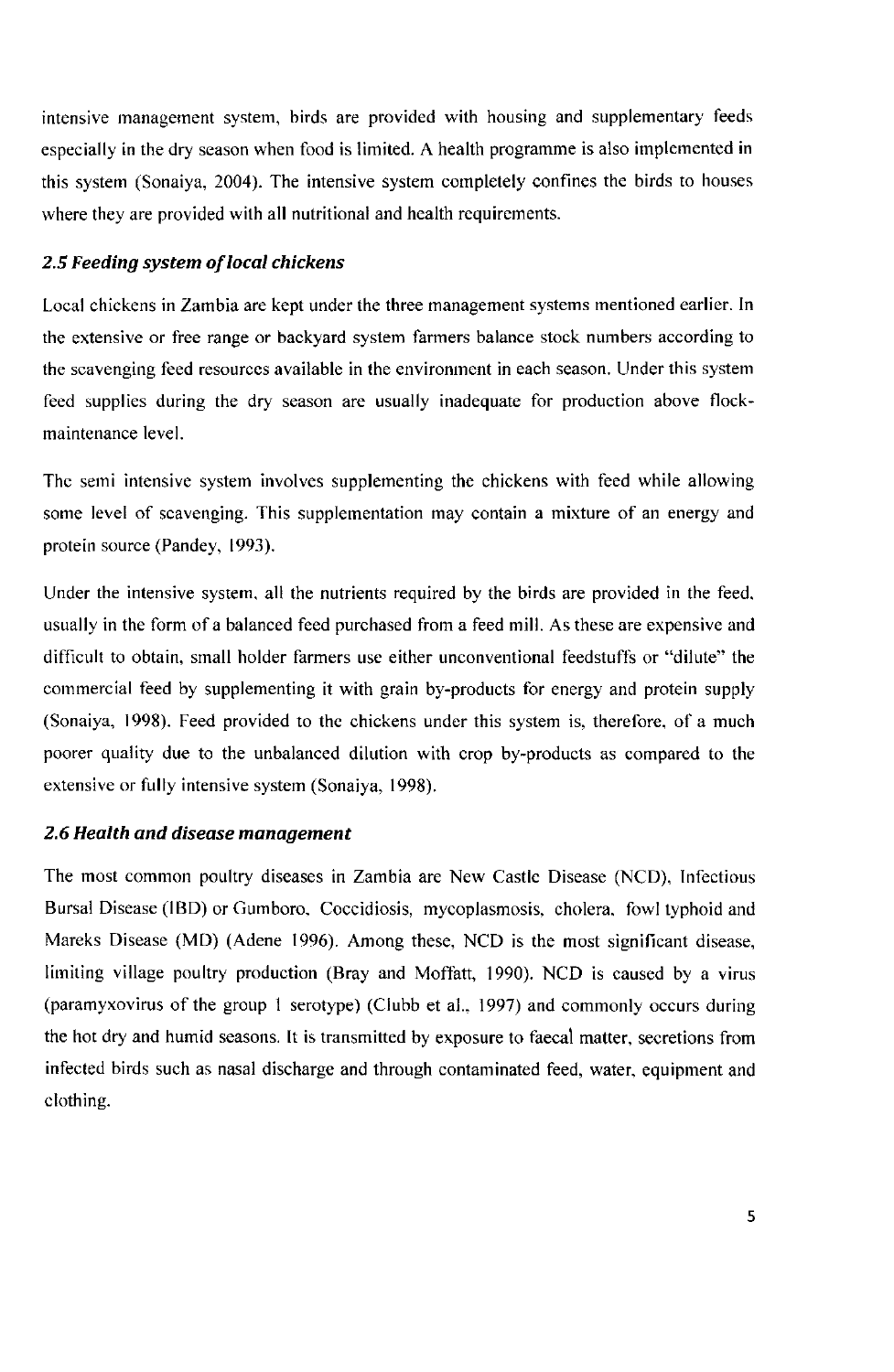Vaccination programmes that are administered orally have been developed over the years to prevent NCD as there is no known cure for this contagious disease (Msoffe et al., 2006). It was also observed (Sharma et al., 1988) that only 10% of traditional Zambian farmers vaccinate their chickens against NCD and this may be a contributing factor to the low productivity associated with poultry rearing in rural areas.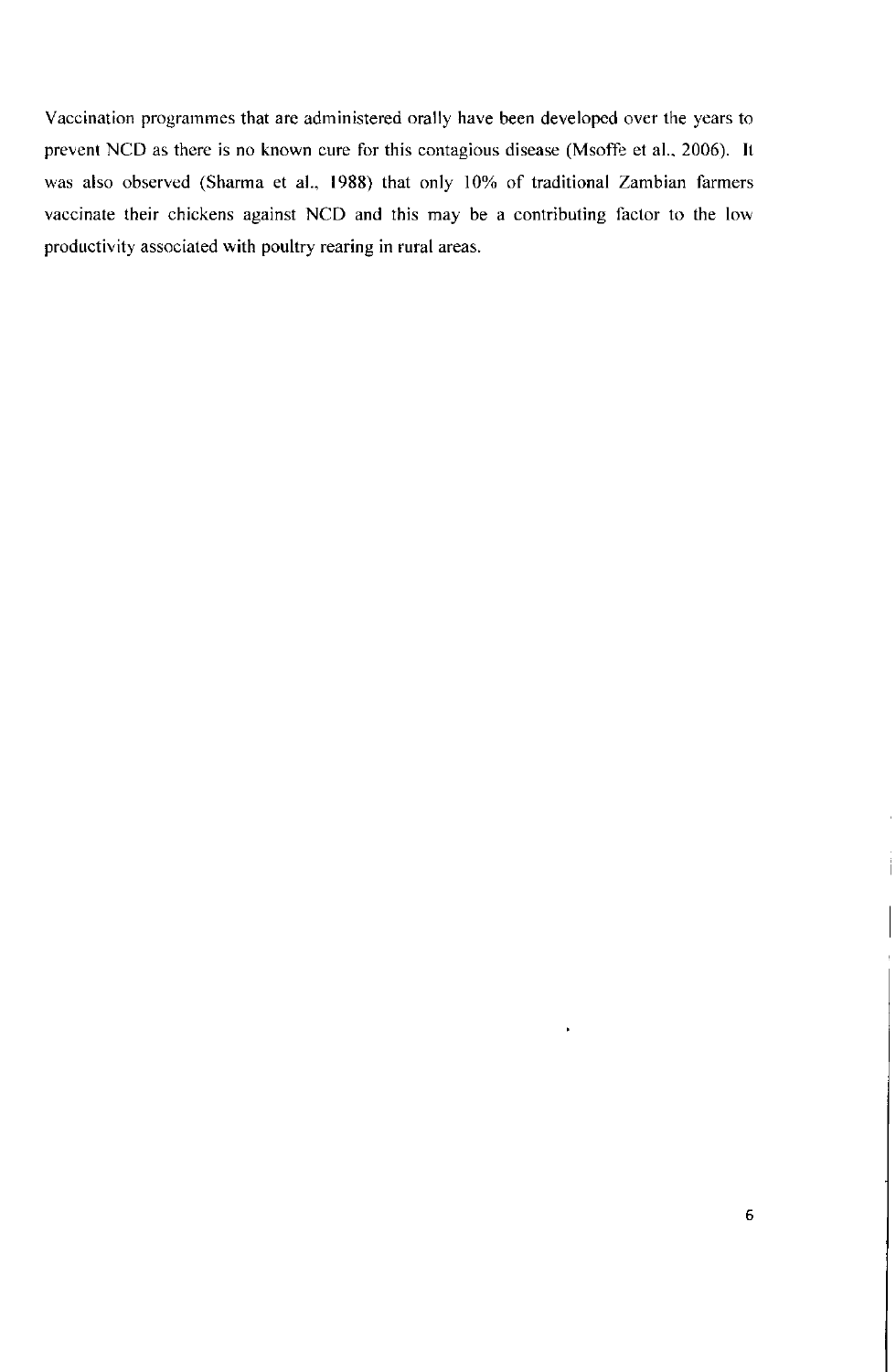### **CHAPTER THREE**

#### *MATERIALS AND METHODS*

#### *3.1 Location of study*

The study was conducted at the National Artificial Insemination Service Centre (NAIS) in Mazabuka, about 125 km from the capital, Lusaka. It is located in Region I of the Agroecological zones and is dominated by Tonga speaking people. The centre is also the national focal point for conservation of Farm Animal Genetic Resources (FAnGR).

#### *3.2 Birds*

A total of 56 indigenous chickens aged between 4 and 10 weeks (average weight, 600g) were used in the study. The birds were purchased from small holder farmers in the Magoye area within Mazabuka district. They were immediately transported to National Artificial Insemination Centre where the poultry house designated as the experimental unit was located. The poultry house was thoroughly cleaned and disinfected before the birds were brought in.

#### *3.3 Experimental Design*

A Completely Randomised Block Design (CRD) was used in the study involving three strains of chickens and four feeding levels of compounded feed. The chicken strains were Naked neck (NN), Zambi (ZZ) and Frizzle feathered (FF). Twenty chickens of each strain were randomly divided into replicates of 5, with each replicate allocated to one feeding level. With this design, the poultry house was subdivided into twelve 1.5 m  $\times$  1.5 m pens. Wooden poles and wire mesh were used in the subdivisions.

#### *3.4 Feed and feeding*

Based on the locally available feed resources and feeding practices among small holder farmers in Mazabuka, two types of feed were compounded. FEED 1 comprised a homogenous mixture of maize bran and number 3 meal in a 1:1 ratio. FEED 2 comprised a homogenous mixture of maize bran, number 3 meal and sunflower cake mixed in a 1:1:1 ratio. Salt was also added to both feeds. FEED 1 was taken as a control as this is what is practised by the majority of small holder farmers in the area. The nutrient composition of both feeds was determined by proximate analysis and is presented in Table 1.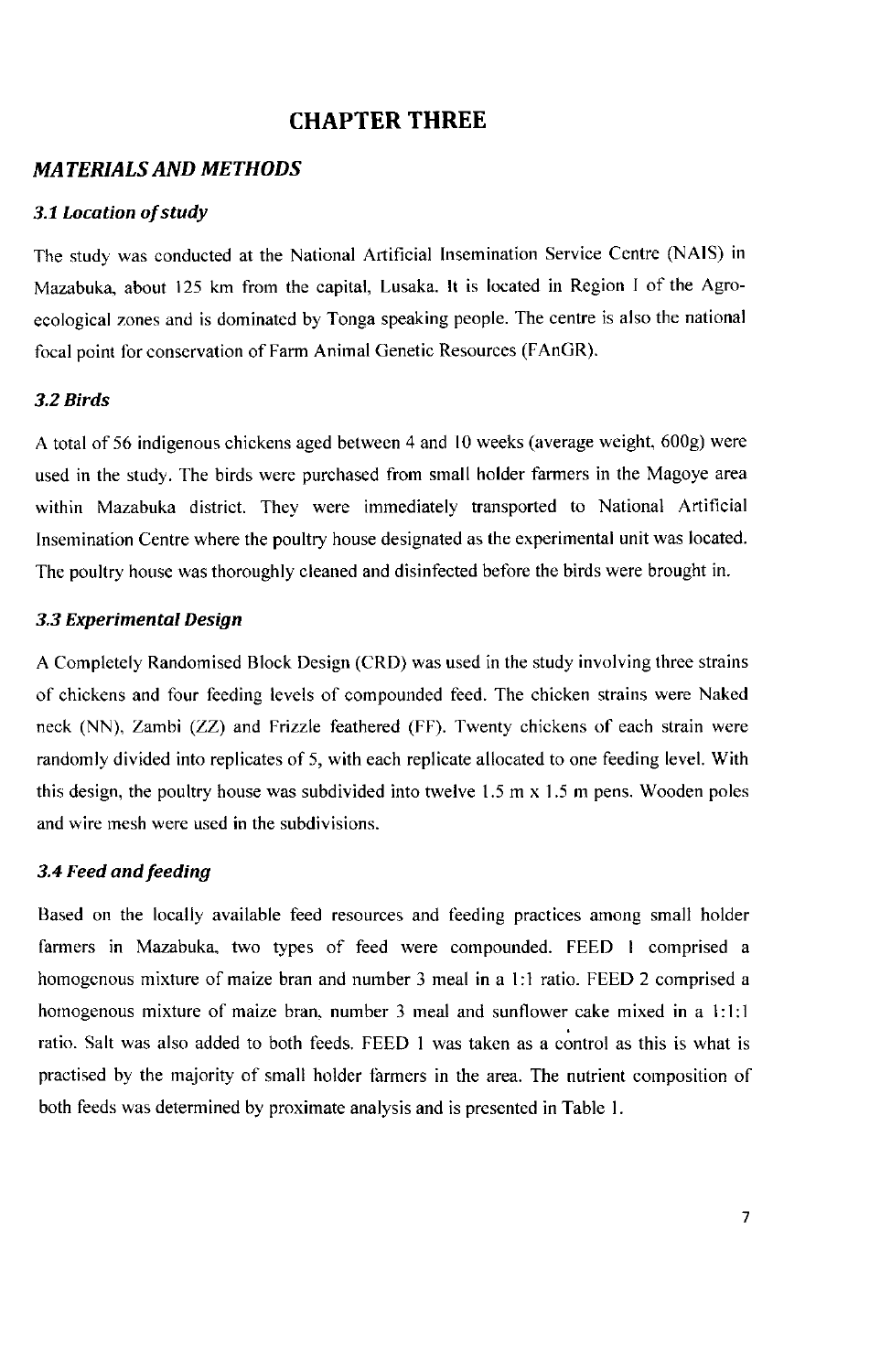| <b>Nutrient</b>       | Feed 1 | Feed 2 |
|-----------------------|--------|--------|
| Energy(kcal/kg)       | 4015   | 4065   |
| Crude protein $(\% )$ | 13.18  | 14.01  |
| Crude fibre $(\% )$   | 8.98   | 9.58   |
| Calcium $(\%)$        | 0.63   | 0.67   |
| Phosphorus $(\%)$     | 0.48   | 0.54   |
| Ash $(\%)$            | 3.93   | 4.67   |

*Table 1: Nutrient composition of the feed* 

 $\ddot{\phantom{0}}$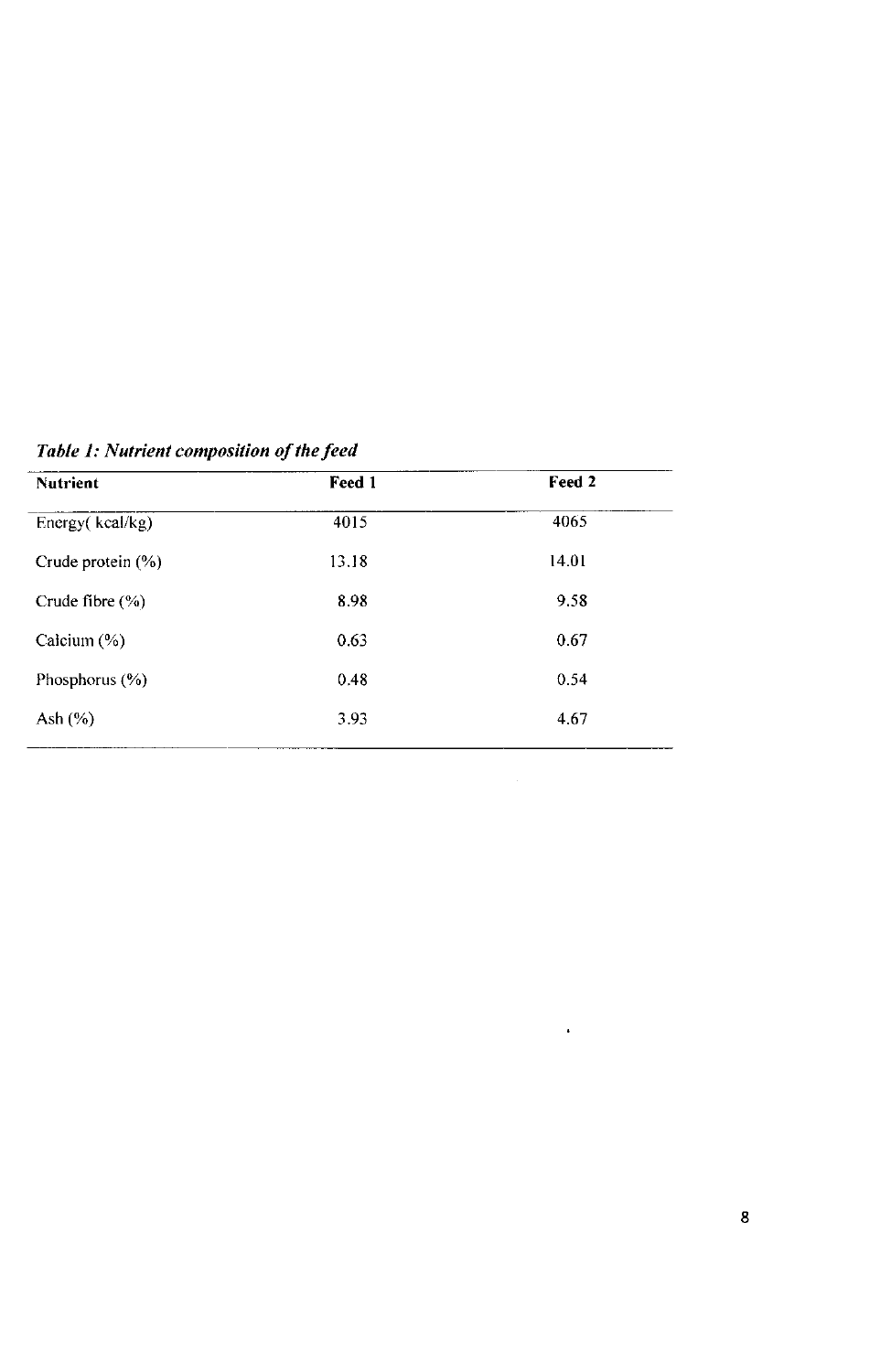#### *3.5 Health Management*

The birds were vaccinated against Newcastle disease (NCD) on day 1 of the study. A commercial stress pack was administered weekly after every weighing activity to reduce stress levels. The poultry house was sprayed with virukill as a preventive measure against viruses, bacteria, fungi, mycoplasma, yeasts and algea. Oxytetracyline was given in fresh drinking water for three days. Piperazine (a dewormer) was also given in drinking water on days 14,15,16,17 and 18.

#### *3.6 Data collection*

Growth performance of the chickens was measured as the increase in body weight. Following a 14-day period of adaptation, the birds were weighed individually on day 1 of the experiment and every week thereafter for a period of five weeks. Mortalities were also recorded during the study.

#### *3.7Statistical analysis*

The exploratory data analysis was carried out using windows excel (version 2010). Growth data were analysed by Genstat version 14.2 (2011) using linear models that included the fixed effects of strain (Naked neck. Frizzle feathered and Zambi), the feeding levels (ad libitum, lOOg/d, 75g/d and 50g/d) and the interaction between the two fixed factors. The mean separation was by paired two-way analysis of variance with Duncans Multiple Range test to correct for unequal number of chickens between the strains. The differences between means were declared significantly different at  $p=0.05$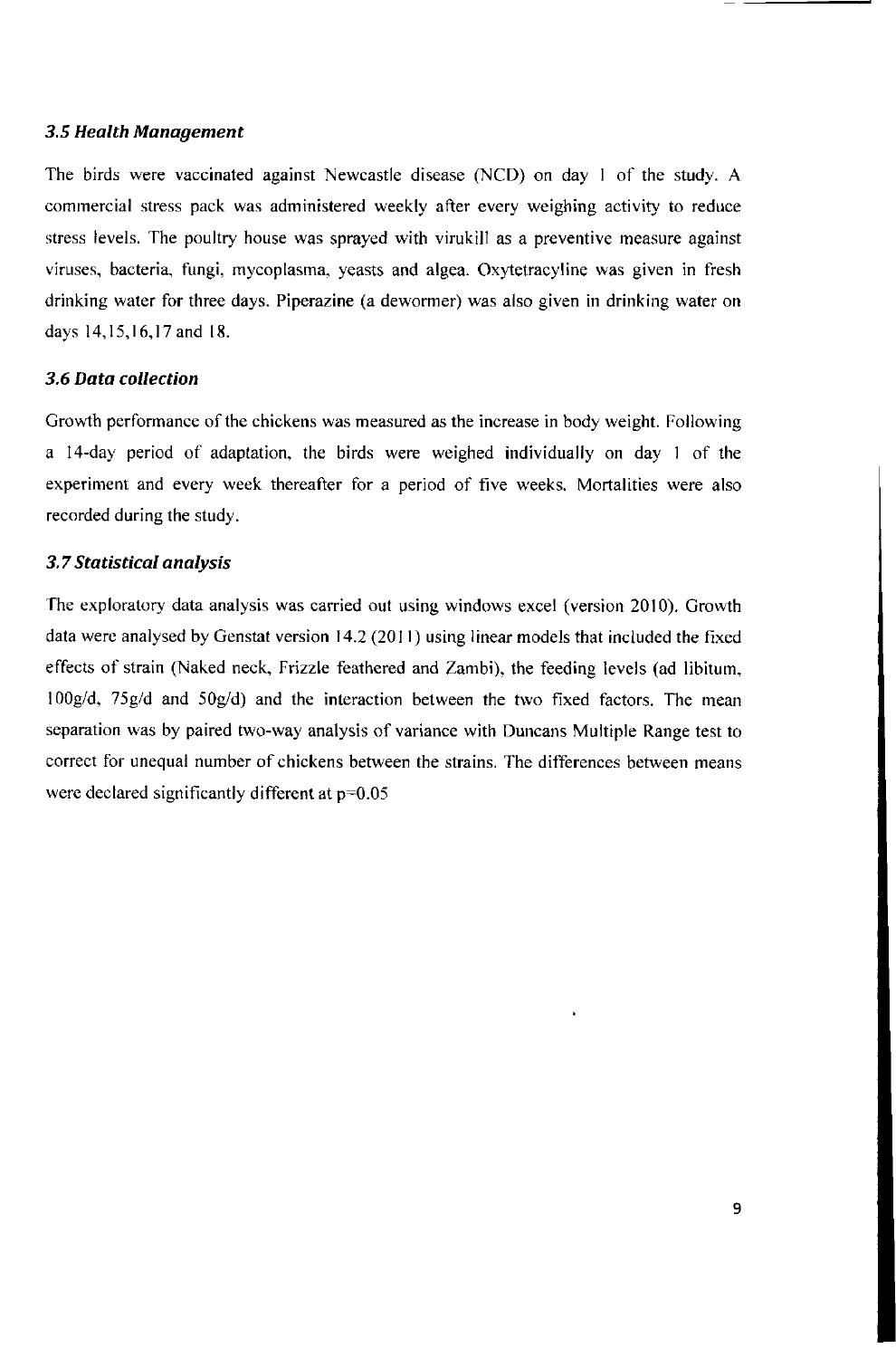### **CHAPTER FOUR**

#### **RESULTS AND DISCUSSION**

#### *4.1 Weekly body weights*

Results of the growth performance of chickens fed on the control diet (FEED 1) are presented in Table 2. There were no significant differences ( $p > 0.05$ ) in weekly body weights between the three strains of indigenous chickens. These results are similar to the findings of Nsoso et al. (2011) who fed standard commercial broiler feeds to three strains of indigenous chickens under intensive management in Botswana. The authors found that there were no significant differences (p>0.05) in body weights between the chicken lines. In the present study, the compounded feed was not a commercial feed but only contained two major ingredients. This however, did not affect the chickens differently as similar body weights were also reported by Kadigi (1996) who fed commercial diets to Malawian chickens under intensive management conditions. It was also observed that there was a tendency for the Frizzle feathered to record higher body weights than the other chicken strains.

Tables 3, 4 and 5 show growth performance of chickens that were fed on FEED 2 at different nutritional levels of 100 g/d, 75 g/d and 50 g/d respectively. No significant differences ( $p$  $>$ 0.05) were found between strains of chickens fed at 100 g/d and 50 g/d. However, there were significant differences  $(p=0.05)$  in the weekly body weights between the different strains of chickens fed at the 75 g/d level (Table 4). It can be seen that apart from the weekly weights on d 28, there were significant differences between the strains on all other days. These results are in agreement with Hassen et al. (2006) who studied growth performance of indigenous chickens in Northwest Ethiopia. In that study, the authors reported that some indigenous chicken lines in Ethiopia are very well adapted and performed very well in their respective geographical locations. In the present study, the Zambi recorded significantly (p=0.05) higher body weight gain than the Naked neck and Frizzle feathered. This may be owed to the presence of major genes that are reported to have a pronounced effect on growth performance of indigenous chickens (Ibe, 1992). It has also been established that differences exist among the strains from a morphological point of view (Olawunmi, 2008).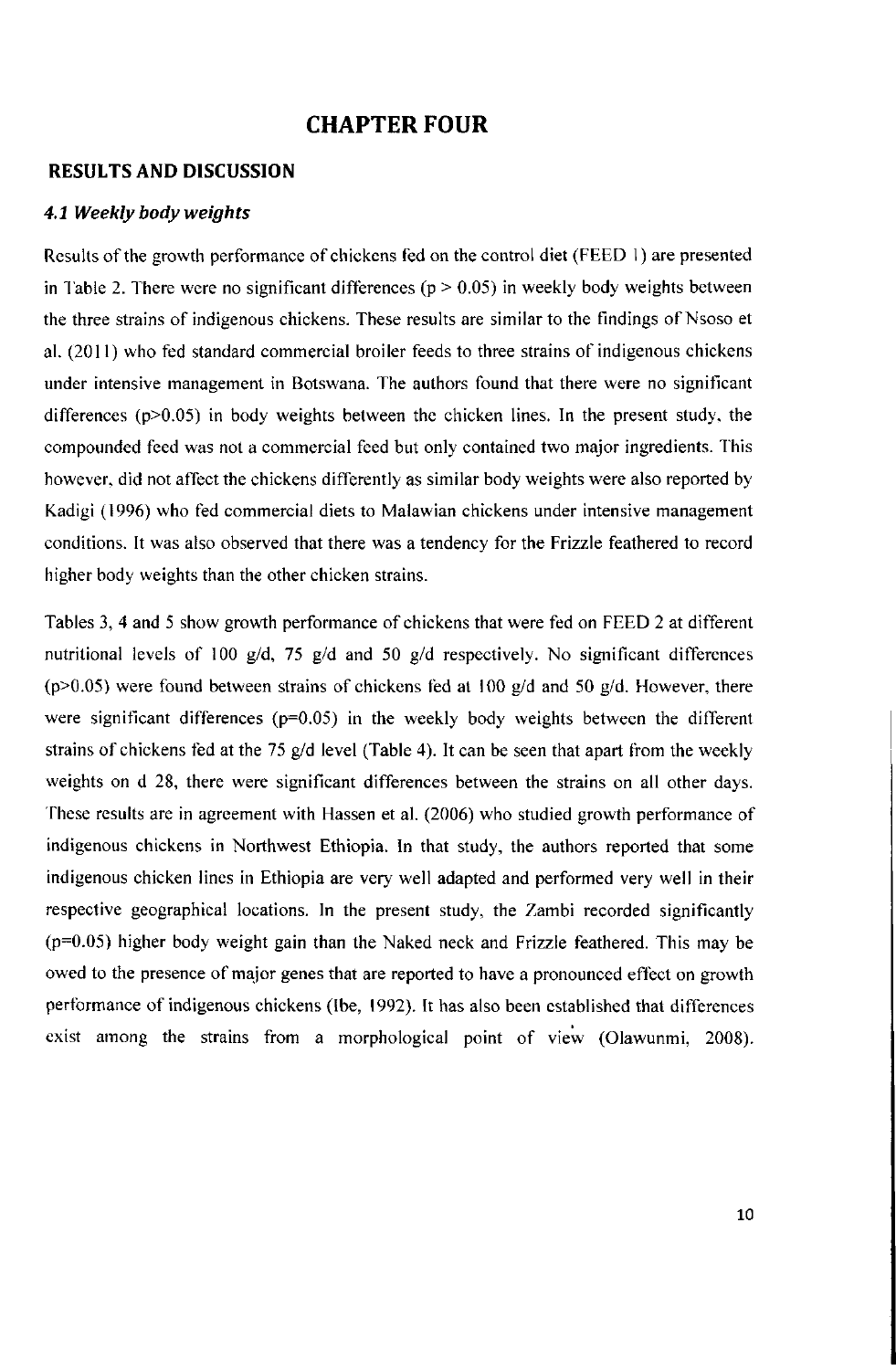Gondwe (1999) however, reported that Frizzle feathered and Naked necks are very well adapted to the tropical environment and perform better than the Zambi. This was a study on rural poultry biodiversity in Lilongwe, Malawi.

#### *4.2 Average Daily Gain in weight*

Table 7 shows the average daily gain in weight of the three strains of indigenous chickens that were fed at different nutritional levels of both FEED 1 (control) and FEED 2 diets. The results showed a tendency of the Frizzle feathered to have a higher daily gain in weight than the other strains. This means strain may have had an effect on daily body weight gain per bird. Between the strains, the Zambi had lower daily body weight gain than the frizzle feathered and the naked necks. These results are in agreement with Kgwatalala (2011) who studied the growth performance of Tswana chickens under intensive management conditions in Botswana. The author reported that the Frizzle feathered and Naked necks had a significantly  $(p<0.05)$  higher growth rate than the normal feathered chickens. In the present study, differences between the Frizzle feathered and the Naked neck were also notable whereas average daily gain in weight of the birds on the control diet were similar. These results were not consistent with those obtained by Gondwe (1999) and Mushota (2001) who studied the growth performance of Local chickens in Malawi and Chongwe district of Zambia respectively. They reported that Naked necks had significantly (p<0.05) higher daily weight gain than the frizzle feathered and normal feathered chickens. This may be owed to the nutritional composition of the commercial diets that were provided for the local chickens.

#### *4.3 Feed Efficiency Ratio*

Feed efficiency ratios of the three strains of indigenous chickens fed at different nutritional levels are presented in Table 8. The results showed that the Zambi recorded a higher feed efficiency compared to the other strains. This could be related to the genetic diversity that exists among the indigenous chickens (Ibe, 1992). The Zambi recorded feed efficiency ranging from 0.7 to 8.3 and this was higher than that of the frizzle feathered and the naked neck strains that recorded feed efficiencies ranging from 0.8 to 3.0 and 1.7 to 6.9 respectively. Feed conversion efficiency is a complex process and a highly aggregate trait which is the result of the interaction of behaviour, level of production, appetite and other factors (Hassen et al., 2006). Genotype has a significant effect on growth performance of indigenous chickens (Ibe, 1993). Zambi is genetically a result of crosses among several strains including the frizzle feathered and naked necks. Scientific evidence shows that cross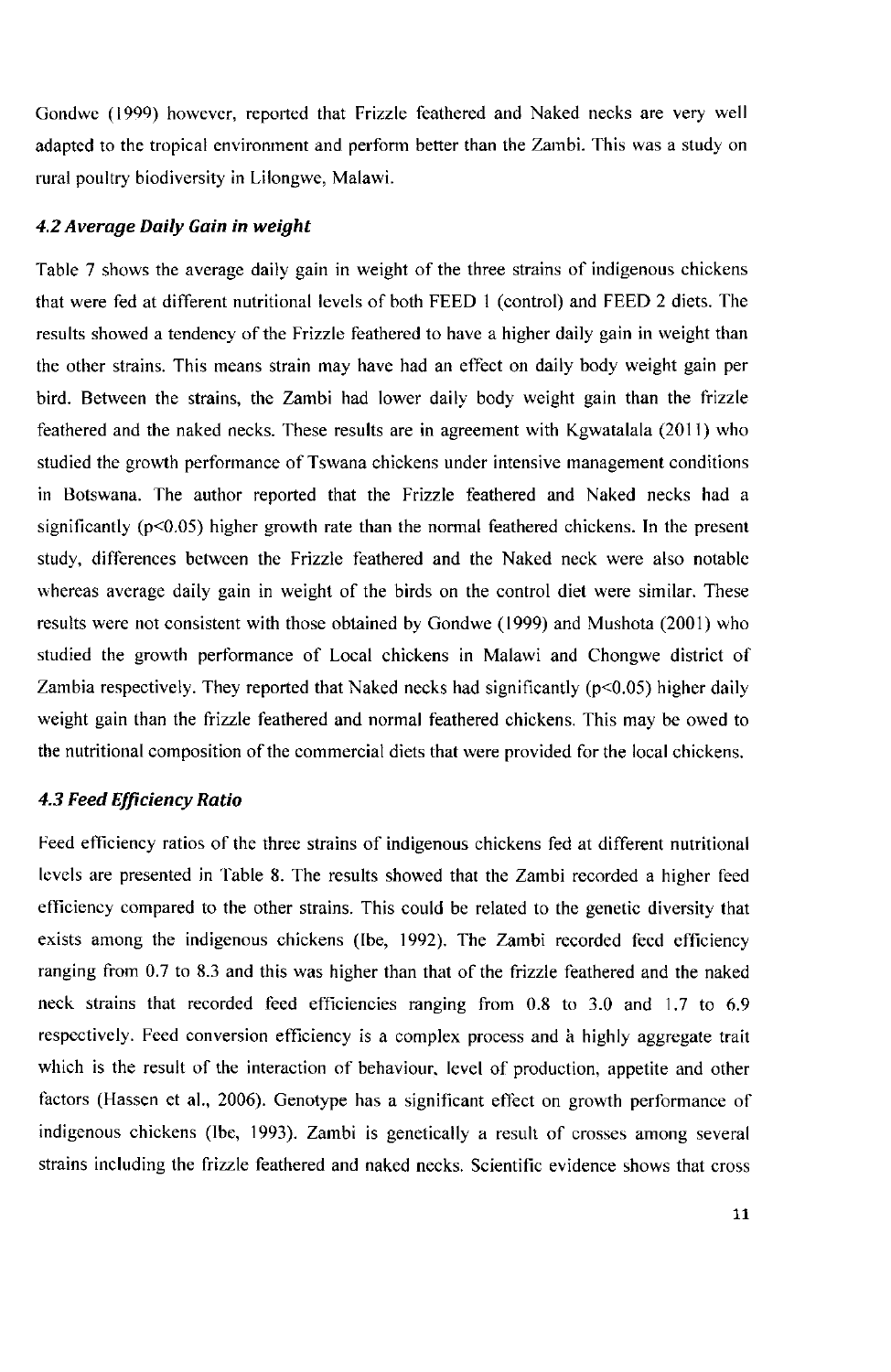breeding the indigenous strains results in improved body weight and general performance of the birds (Safaloah et al., 2001). However, this was not the case as results obtained revealed a higher performance in the frizzle feathered and naked necks. This may be related to their genetic constitution. Ajayi (2010) also reported that the frizzle feathered and naked neck strains conferred better feed conversion, growth rate and feed efficiency than the normal feathered chickens.

#### *4.4 Mortality*

The mortality rate did not vary substantially between strains *viz.* from 40% (zambi) to 46 % (frizzle feathered) and naked neck recording 45% mortality. These results are in agreement with Brannang and Pearson (1990) for indigenous chickens kept under intensive management conditions in Ethiopia. They stated that it is possible that confinement of indigenous chickens results in high stress levels and associated high infection pressure from pathogens causing high morbidity and mortality. Based on post morterm examinations, the main cause of mortality was Infectious Bursal Disease (Gumboro).

#### *4.5 The future for indigenous chickens in Zambia*

The results from the study show that the frizzle feathered have a significantly higher growth response than the naked neck and zambi strains. Therefore, selection among the strains to produce may be based on this information in order to achieve the highest productivity in indigenous chicken rearing. However, multi-trait selection has to be taken into account when selecting these chickens for improvement programmes. This selection approach may be based on a selection index that involves gathering all the information available about the bird's breeding value combined into an index of merit (Falconer and Mackay, 1996). This will give farmers an option of either selecting for a single trait or more depending on their selection goals. Village breeding and selection programmes may offer an efficient system to improve performance of local chickens. However, this calls for record keeping for the farmers to conduct performance testing, which currently has scanty information available (Bruns and Wollny, 2000). Above all this, individual selection is the best selection method irrespective of family, as it takes into account all the additive genetic variation that is present in the population (Weiner, 1994).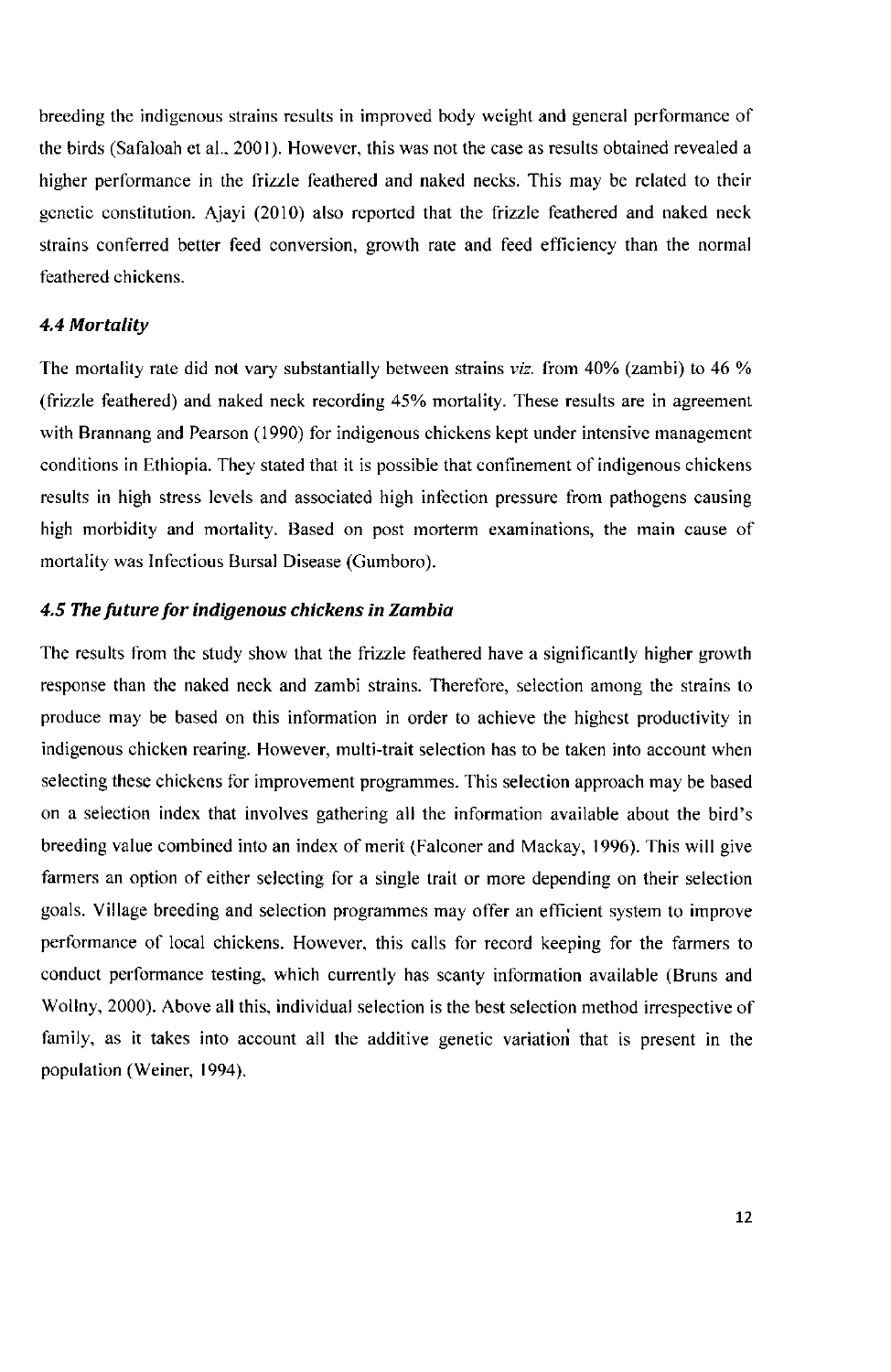Table 2: Mean weekly weights of three indigenous chickens fed ad libitum on the control  $^*$ diet

| Chicken                           |       | Weekly | weights | (g)   |       |       |
|-----------------------------------|-------|--------|---------|-------|-------|-------|
| <b>Strain</b>                     | d0    | d7     | d14     | d21   | $d28$ | d35   |
| Frizzle<br>feathcred              | 295.0 | 270.0  | 300.0   | 361.0 | 440.0 | 505.0 |
| Naked<br>neck                     | 486.0 | 425.0  | 419.0   | 546.2 | 539.5 | 561.2 |
| Zambi<br><b>ARCHITECT COMPANY</b> | 515.0 | 470.0  | 424.0   | 616.7 | 771.7 | 790.0 |

<sup>*\**</sup> the diet contained a mixture of maize bran and number three meal in 1:1 ratio.

 $\ddot{\phantom{0}}$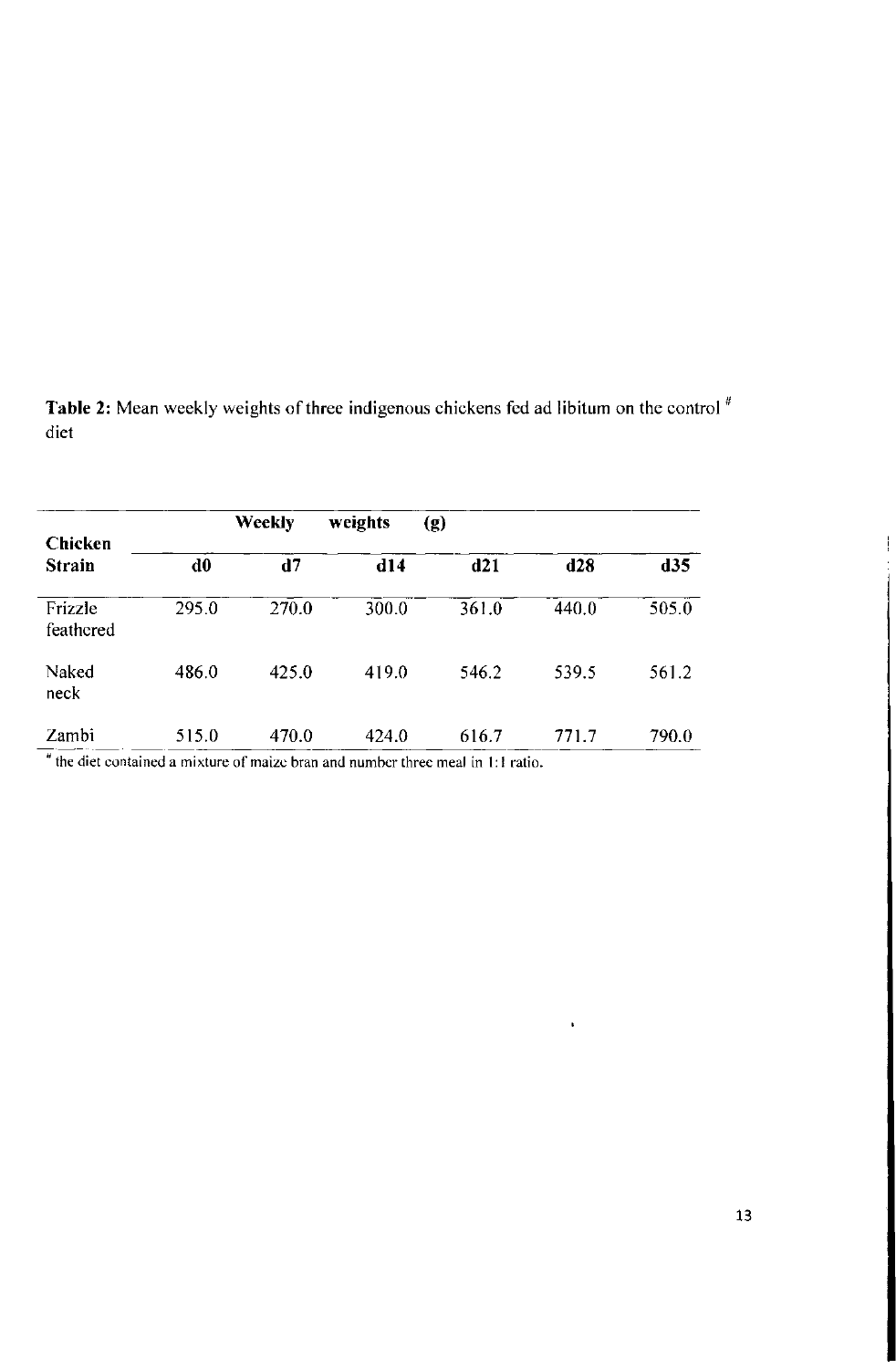| Chicken              |       | <b>Weekly</b> | weights | $\left( \mathbf{g} \right)$ |       |       |  |
|----------------------|-------|---------------|---------|-----------------------------|-------|-------|--|
| <b>Strain</b>        | d0    | d7            | d14     | d21                         | d28   | d35   |  |
| Frizzle<br>feathered | 551.7 | 510.0         | 541.0   | 640.0                       | 753.3 | 786.7 |  |
| Naked<br>neck        | 712.0 | 674.0         | 638.3   | 698.3                       | 763.3 | 815.0 |  |
| Zambi                | 798.0 | 755.0         | 776.7   | 816.7                       | 883.3 | 906.7 |  |

**Table 3:** Mean weekly weights of three strains of indigenous chickens fed at 100 g/d of experimental diet<sup>"</sup>

<sup>#</sup> the diet contained a mixture of maize bran, number three meal and sunflower cake in 1:1:1 ratio.

 $\ddot{\phantom{a}}$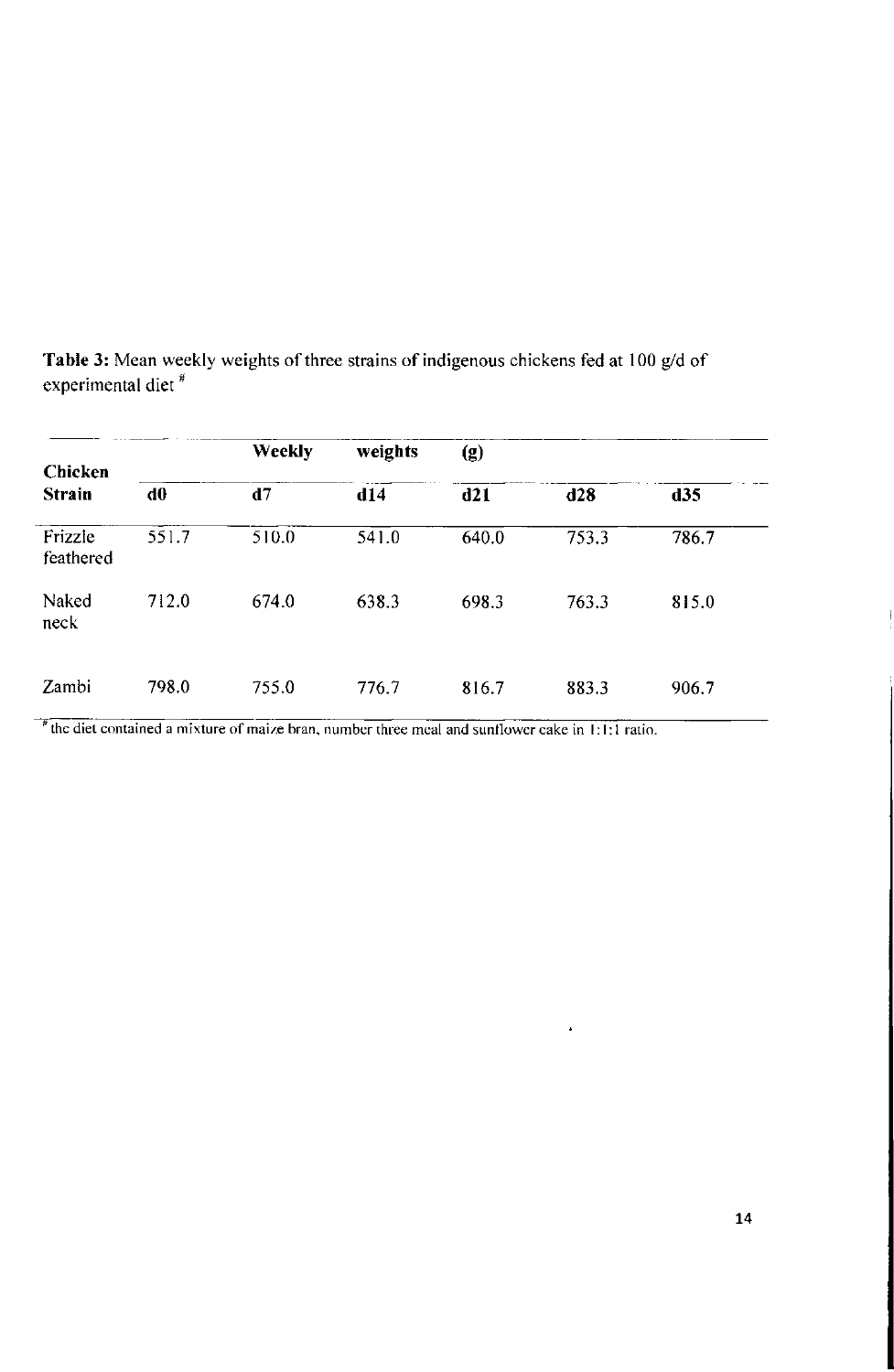| Chicken              |       | <b>Weekly</b> | weights | (g)   |       |       |  |
|----------------------|-------|---------------|---------|-------|-------|-------|--|
| <b>Strain</b>        | d0    | d7            | d14     | d21   | d28   | d35   |  |
| Prizzle<br>feathered | 295.0 | 270.0         | 300.0   | 365.0 | 440.0 | 505.0 |  |
| Naked<br>$\n $ reck  | 520.0 | 458.3         | 475.0   | 448.8 | 563.8 | 586.0 |  |
| Zambi                | 555.0 | 502.5         | 508.8   | 616.7 | 771.7 | 790.0 |  |

**Fable 5:** Mean weekly weights of three indigenous chickens fed at 50 g/d of experimental diet <sup>\*</sup>

the diet contained a mixture of maize bran, number three meal and sunflower cake in 1:1:1 ratio.

 $\bullet$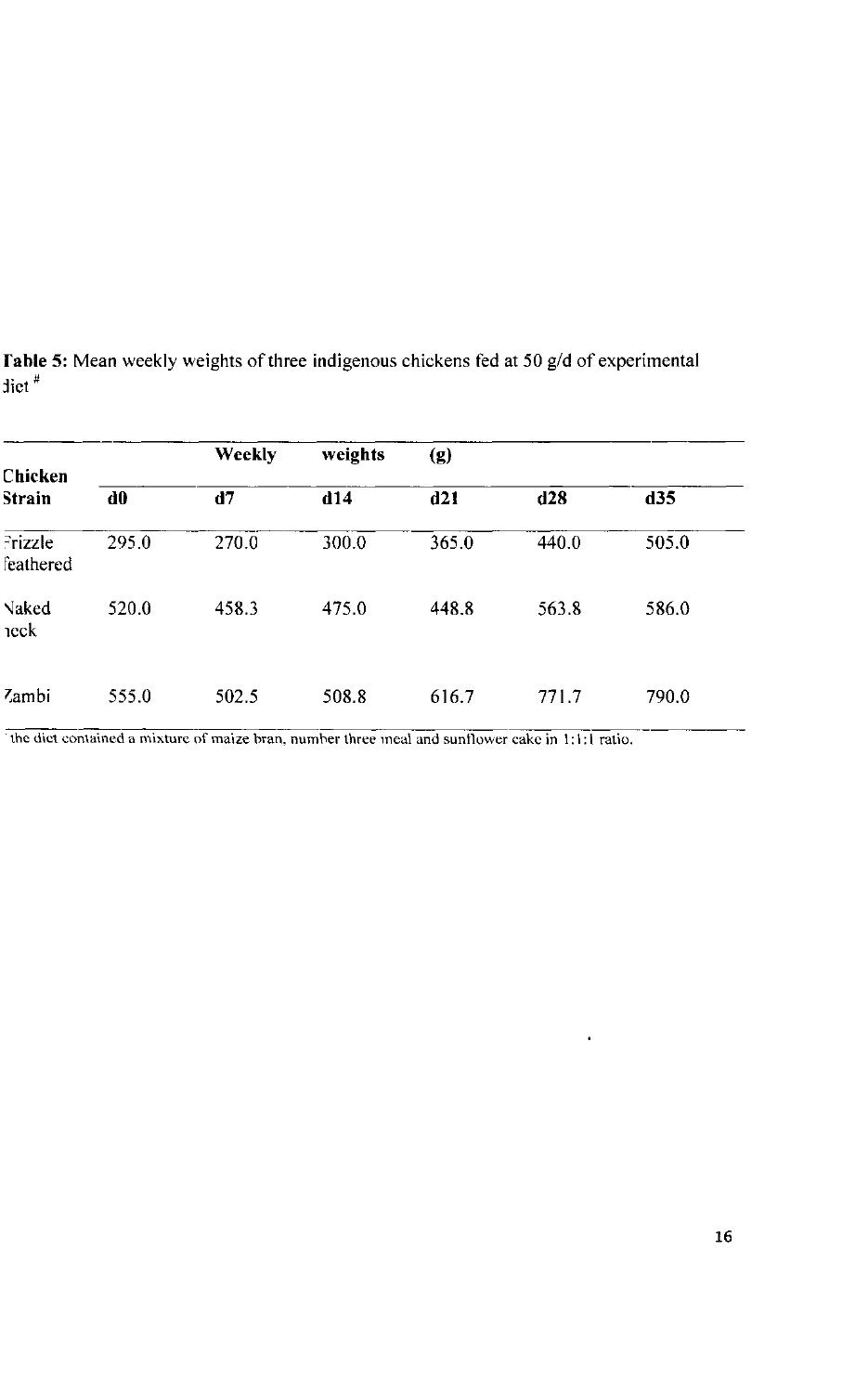| Chicken              |       | <b>Weekly</b> | weights | (g)   |       |       |  |
|----------------------|-------|---------------|---------|-------|-------|-------|--|
| <b>Strain</b>        | d0    | d7            | d14     | d21   | d28   | d35   |  |
| Frizzle<br>feathered | 295.0 | 270.0         | 300.0   | 365.0 | 440.0 | 505.0 |  |
| Naked<br>neck        | 520.0 | 458.3         | 475.0   | 448.8 | 563.8 | 586.0 |  |
| Zambi                | 555.0 | 502.5         | 508.8   | 616.7 | 771.7 | 790.0 |  |

**Table 5:** Mean weekly weights of three indigenous chickens fed at 50 g/d of experimental diet "

<sup>*I*</sup> the diet contained a mixture of maize bran, number three meal and sunflower cake in 1:1:1 ratio.

 $\bullet$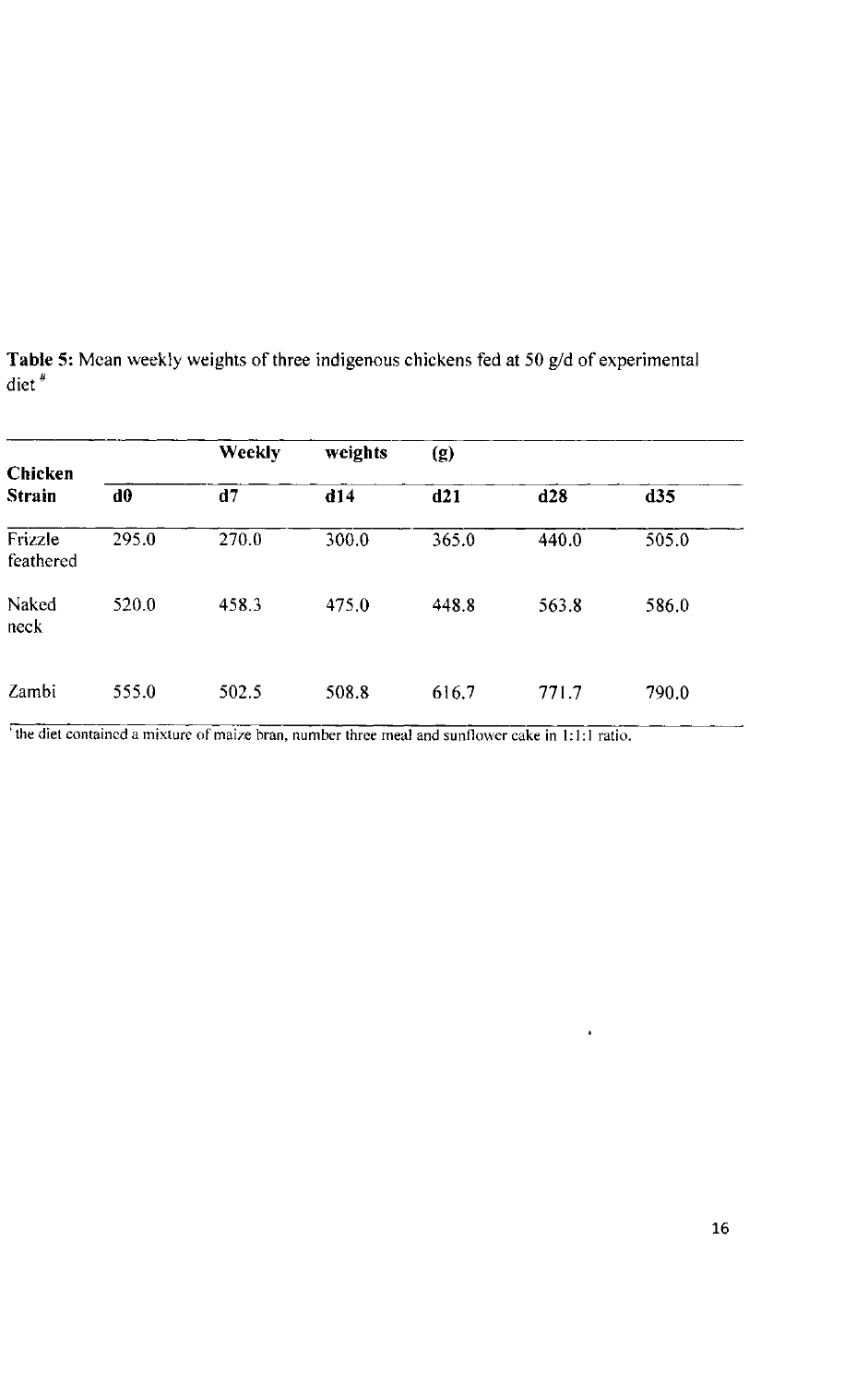|                          |                         | Level of feeding |          |          |
|--------------------------|-------------------------|------------------|----------|----------|
| Chicken<br><b>Strain</b> | Control<br>(Ad libitum) | $100$ g/d        | $75$ g/d | $50$ g/d |
| Frizzle<br>feathered     | 3.3                     | 7.5              | 6.7      | 6.7      |
| Naked neck               | 4.3                     | 3.7<br>- 1       | 5.9      | 5.3      |
| Zambi                    | 2.1                     | 5.8              | 0.5      | 1.8      |

 $\mathcal{L}$ 

**Table 6:** Average Daily Gain (g/d) of three strains of indigenous chickens fed at different levels of compounded feed

 $\hat{\mathbf{r}}$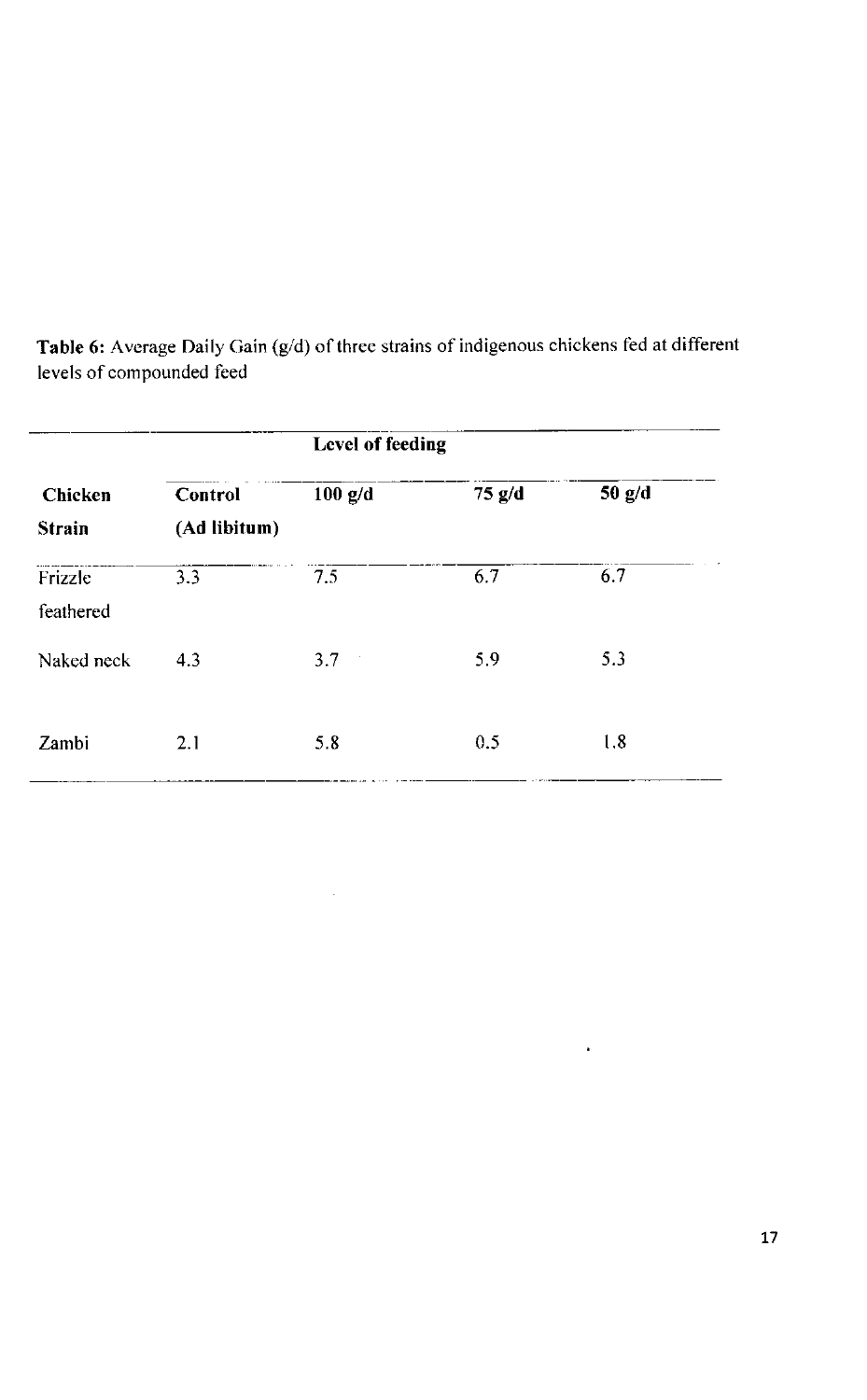|                         | of<br><b>Level</b> | feeding  |          |  |  |
|-------------------------|--------------------|----------|----------|--|--|
| Control<br>(Ad libitum) | $100$ g/d          | $75$ g/d | $50$ g/d |  |  |
| 2.3                     | 3.0                | 3.9      | 0.8      |  |  |
| 6.9                     | 2.0                | 1.7      | 2.1      |  |  |
| 8.3                     | 4.3                | 0.7      | 2.7      |  |  |
|                         |                    |          |          |  |  |

**Table 7:** Feed Conversion Ratio (g feed/ g gain) of the three strains of indigenous chickens fed at different levels of compounded feed

 $\bullet$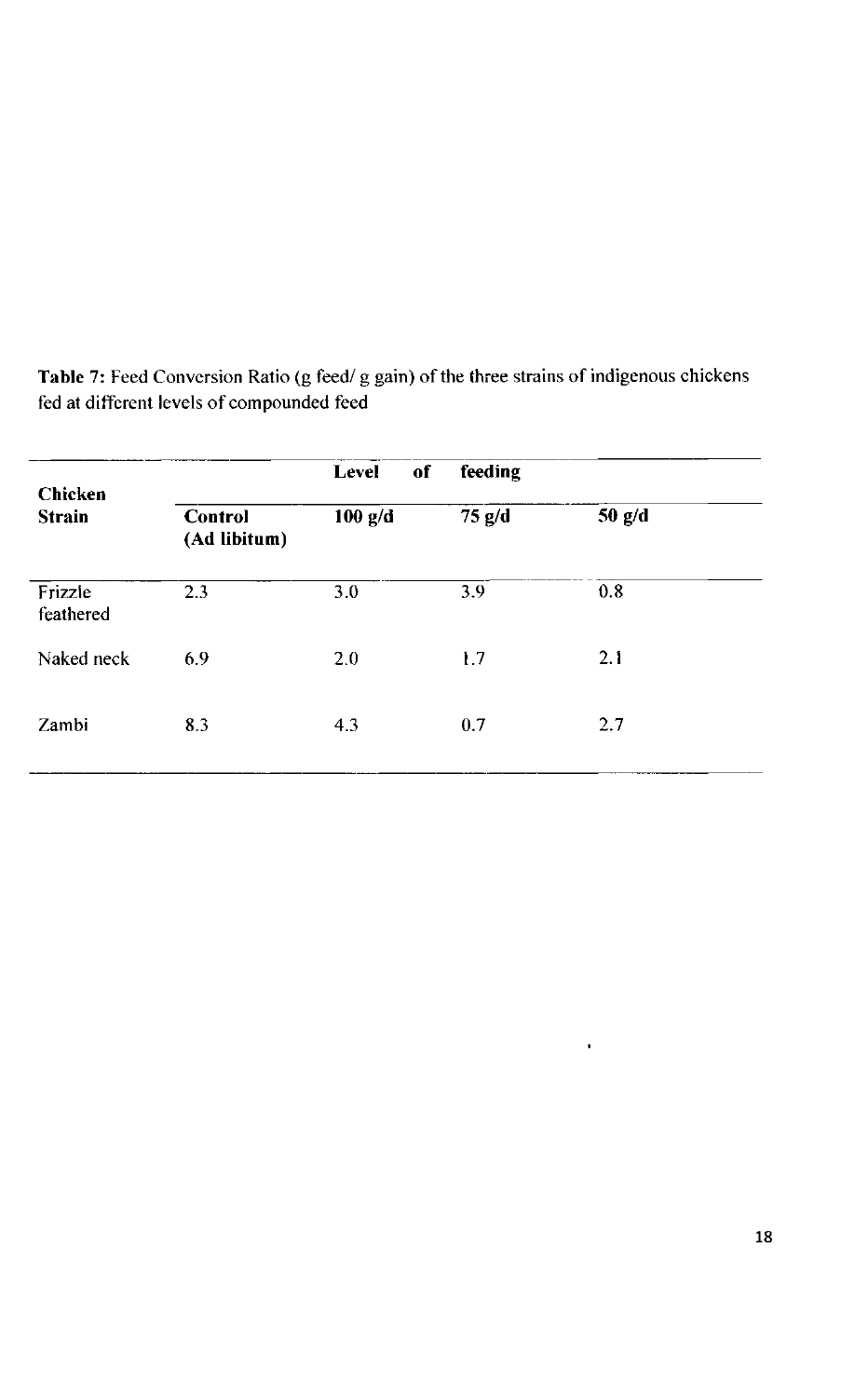# **CHAPTER FIVE**

### **CONCLUSION AND RECOMMENDATIONS**

#### *5.1 Conclusion and recommendations*

With locally available feed resources under intensive management, the frizzle feathered and naked neck strains seemed to be the faster growers amongst the three strains identified. This could be a basis for improved productivity of indigenous chickens in Zambia. However, further studies on characterisation and performance evaluation of Zambian indigenous chicken strains under different management conditions are warranted. Care should be taken by government and NGO's developmental programs distributing exotic chicken breeds to farmers, to prevent uncontrolled crossbreeding and the consequent erosion of the valuable indigenous poultry genetic resources in Zambia.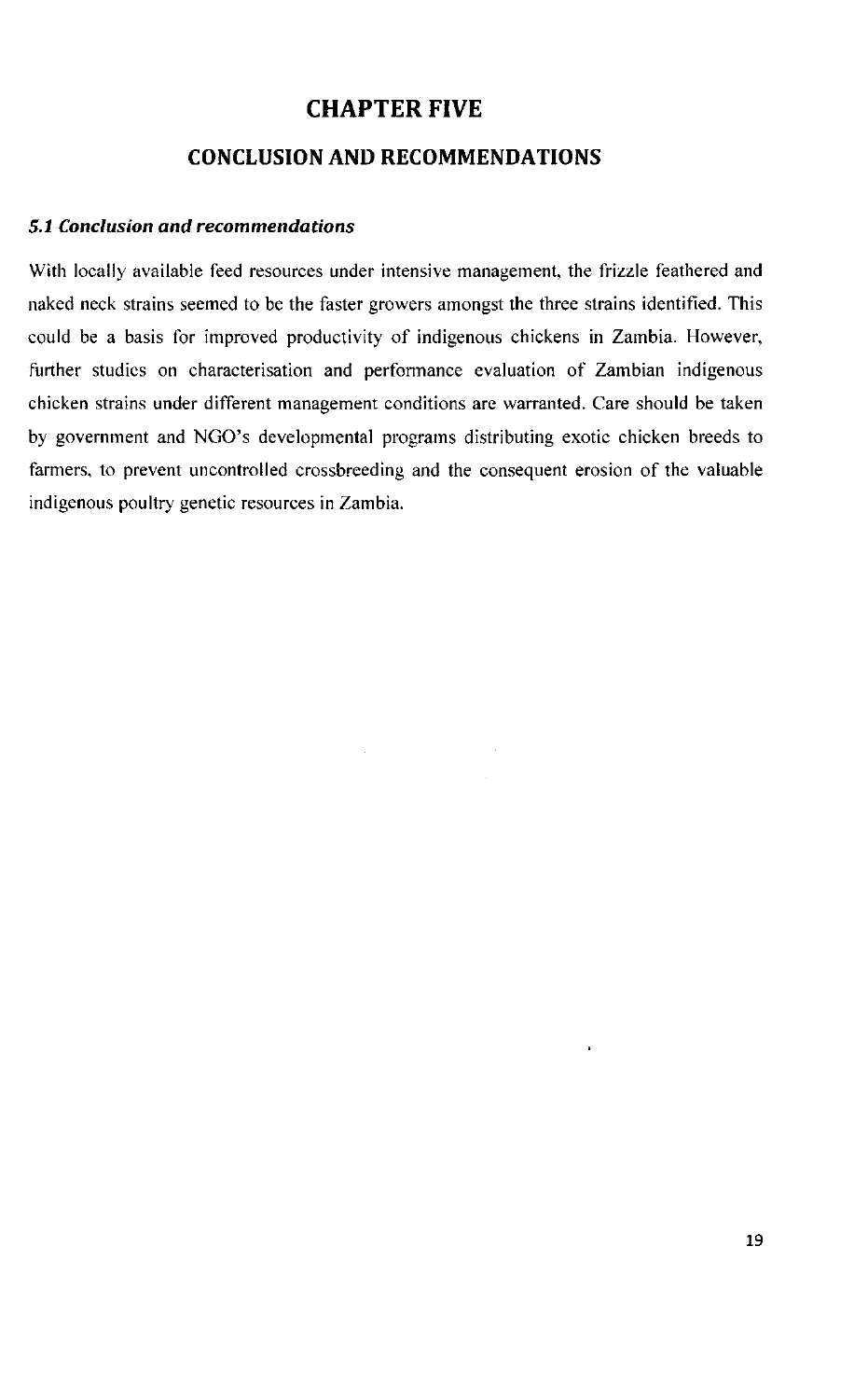# **REFERENCES**

**Aboul., Ella, S. S. (1992).** Women of the developing countries and their role in poultry. Proceedings, 19<sup>th</sup> World Poultry Congress, Amsterdam, Netherlands, 20-24<sup>th</sup> September 1992, volume 2, pp. 697-700.

**Adene, D.F. (1996).** International poultry health problems: Perspective from the poultry industry in Africa. In: Proceedings, 20th World Poultry Congress, New Delhi, India. Vol.2: 401-414.

**Ajayi. F. O. (2010).** Nigerian indigenous chickens. A valuable genetic resource for meat and egg production. Asian journal of poultry science,4 164-172.

**Bagust, T. (1999).** Village and free range poultry in health and disease. Regional Workshop on livestock production in the pacific islands. 127.30. October 1999

Batty, J. (1985). Poultry Colour guide, Nimrod Book Series, Hungary. p10

**Bwalya, G. M. (1990).** Dairy oriented programmes for small-scale farmers in the dynamics of agricultural reform in Zambia, (eds) wood, Kean Milimo and Loarren. Iowa State University Press, Iowa, pp 515-522.

**Bruns. E ., Wollny. C. (2000).** Introduction to Recording Systems. Workshop Characterisation of local farm animal populations,  $2-4<sup>th</sup>$  November. Bunda College, Lilongwe, Malawi.

**Butch. G. D., Miles. R, D. (2009).** Infectious Bursal Disease in Chickens. U.S Department of Agriculture Cooperative Extensive Service, University of Florida.

**Clubb, S., Altman, R., Dorrestein, G., Quesenberry, K. (1997)** (eds). Avian Medicine and surgery. W. B. Saunders. Philadelphia, P. A;

**Falconer. D. S., Mackay. T. F. C. (1996).** Introduction to quantitative genetics (4<sup>th</sup> edition). Longman, Malaysia, pp. 240-241.

**FAO, (1993).** Corporate Document. Feed Resources, <http://www.fao.org/docrep/>

**Crawford, R.D. (1990).** Poultry breeding and genetics. Elsevier Science Publishers B.V. Netherlands.

FAOSTAT . (2000). Statistical Database . Food and Agriculture Organisation of the UN. <http://faostat.fao.org/>

**Gueye , E.H.F., Bessei, W. (1997).** The role of poultry rearing in Senegal. Institute for animal production. Agriculture and rural development. University of Flolhenheim Stuttgart-Hohenheim ,Germany.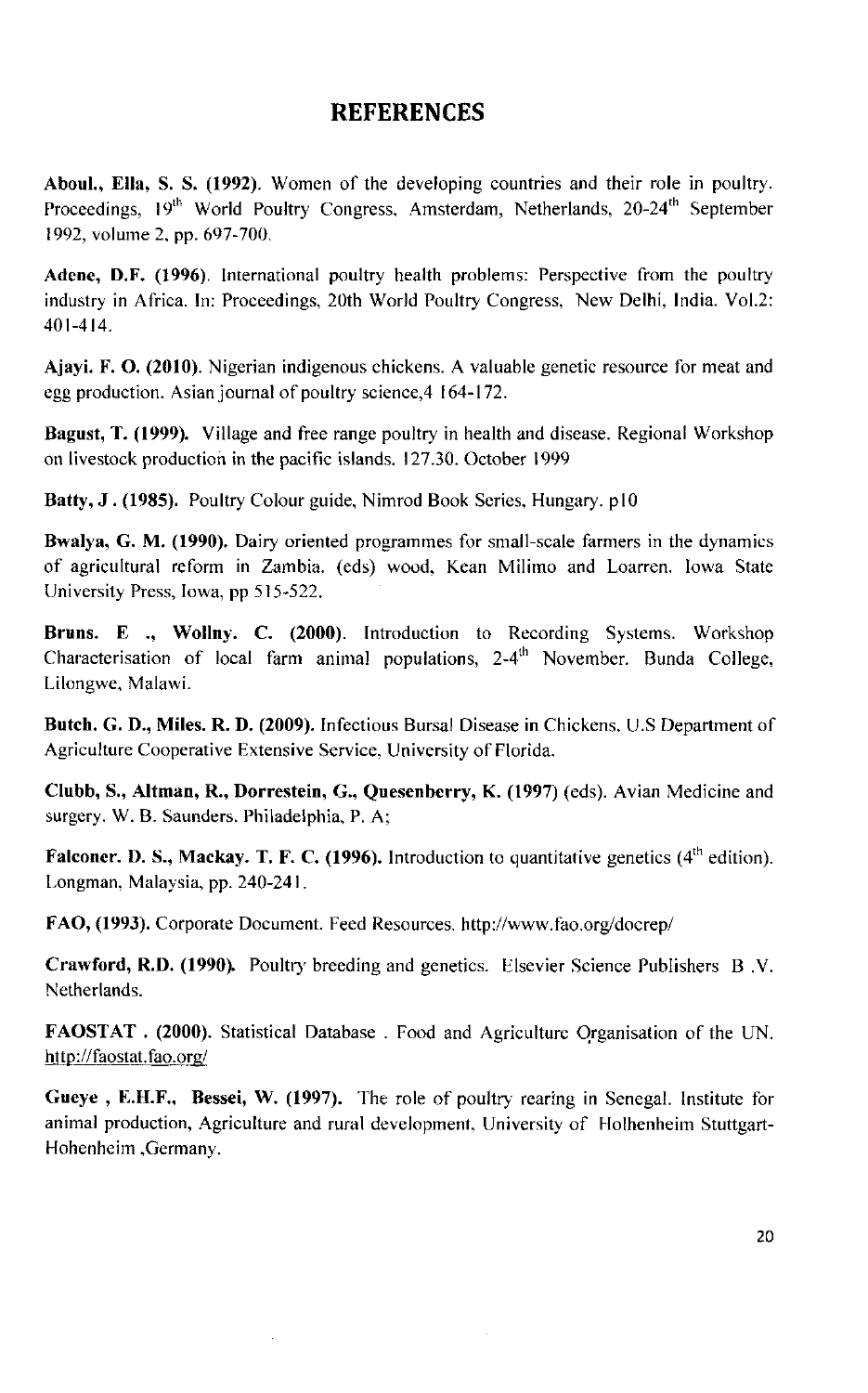**Gueye, E.F . ( 1998).** Village egg and fowl meat production in Africa. Worlds Poultry Science journal. 54:73-86.

**Gunaratne, S. P., Chandrasiri, A. D. N., Hemalatha, W. A. P. M and Roberts, J. A. (1993):** The feed resource base for scavenging village chickens in Sri Lanka. Tropical Animal Health and Production 26: 249-257.

**Gunn. H. H. (2008).** Effect of frizzling and naked neck gene on growth, haematology, carcuss, traits and organ weights of the Nigerian local chicken. P. H. D. Thesis. Department of the animal breeding and genetics. University of Agriculture. Abekuta.

**Haque, Q. M. E., Ukil, M. A. (1993):** The effect of supplementary feeding on the growth performance of local chicks under village conditions. Egg. Bangladesh J. Scientific Research, cited by Ahmed, N. (1994). Backyard poultry system in Bangladesh. Proceedings,  $7<sup>th</sup>$  Animal Science Congress, Indonesia.

**Hassen. H., Neser. F. W.C., De Kock. A., Koster. E. V. M. (2006).** Growth performance of indigenouschickens under intensive management conditions in North West Ethiopia. SASAS congress. Journal of Animal Science. Ethiopia.

**Horst, P. (1988).** Native fowl as a reservoir for genomes and major genes with direct and indirect effect on productive adaptability. Proceedings  $18<sup>th</sup>$  World Congress. Nagoya, PP 99-104.

**Huchzermeyer, F. W. (1973):** Free ranging hybrid chickens under African tribal conditions. Rhodesian Agricultural Journal 70: 73-75.

**Ibe. S. N. (1992).** Incorporating adaptability genes in poultry breeding programmes in Nigeria proceeding of xix worlds poultry congress. September 20; Amsterdam, 693-696.

**Ibe. S. N. (1993).** Growth performance of normal, frizzle and naked neck chickens in tropical evoronment. Nigeria, Animal science journal. Production, 20 : 25-31.

**Kadigi. H. J. S. (1996).** A study of comparative performance of black Austrolorp, Malawi chickens and their crosses. Msc Thesis, Department of Animal science, Bunda College of Agriculture, University of Malawi, Lilongwe.

**Kakunta, C. (2000).** National Agricultural information services. Lusaka, Zambia.

**Kitalyi, A.J. (1997).** Village Chicken production systems in developing countries: what does the future hold? World Animal Review (FAO) No 89, PP 48-53. Tanzania.

**McMullin. P. (2004).** Poultry health and disease publishing, Berichmark Holdings Ltd Company. England.

**Msoffe, P. L. M., Minga. U. M. , Mtambo, M. M. , Gwakisa, P. S. (2006).** Disparate HI titre dynamics following Newcastle disease vaccination to six local chicken ecotypes of Tanzania. Published 22<sup>nd</sup> March. Dar es salaam, Tanzania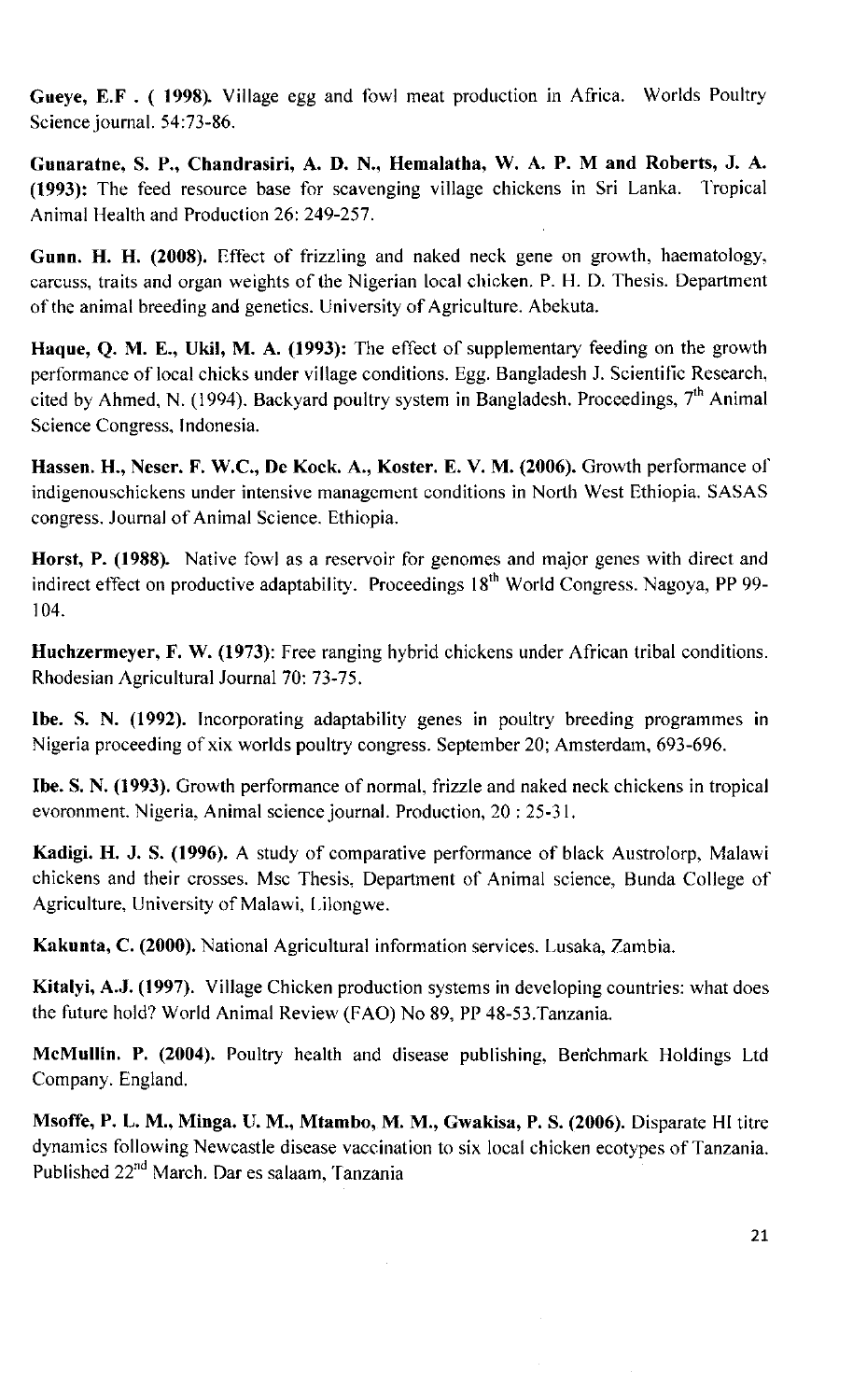**Mulemba, H. (2009).** The Livestock Sector in Zambia and Rising Food Prices. Agriculture Future Scenarios for Southern Africa. NALEIC statistical livestock database. Zambia.

**Musiime, J. T. (1992).** Poultry diseases in Africa and Newcastle disease in poultry: An overview in New Castle disease in village chickens. Control with thermostable oral vaccines, ed. P.B. Spradbrow: Proceedings No.39, CIAR, 1992:174.

**Nelson , C.B., Pomeroy B.S., Schrall k,. Park W. E., Indeman R. J. (1952).** An outbreak of conjunctivitis due to NDV occurring in poultry workers. AMJ public health. 42(6):672-81

**Nwosu. C. C , Omeje. S. S. I. (1980).** A study of the growth pattern of local and exotic chickens in Nigeria. Journal of animal science production, 7: 38-38

**Pederson. C. V. (2002).** Production of semi-scavenging village chickens.INFPD/FAO Chickens in Zimbabwe. PHD thesis.Royal Electronic conference of family poultry. Veterinary and Agricultural Uviversity, Copenhagen.

**Pousga, S., Boly, H., Lindberg, J. E., Ogle, B. (2005).** Scavenging chickens in Burkina Faso: effect of season, location and breed on feed and nutrient intake. Tropical Animal Health and Production, Burkina Faso, pp. 37: 623-634.

**Prawirokusumo, S. (1988):** Problems to improve small scale native chickens management in Southeast Asian countries. Proceedings, 18<sup>th</sup> World's Poultry Congress, Japan, pp. 113-117.

**Roberts, J. A., Gunaratne, S. P. (1992):** The scavenging feed resource base for village chickens in a developing country. Proceedings,  $19<sup>th</sup>$  World's Poultry Congress, volume 1, pp. 822-825.

**Safalaoh, A.C.L. (1997).** Characteristics of indigenous chickens of Malawi in animal genetic resources information, No22, Rome, Italy, pp. 61-67.

**Safaloah. A. C. L (2010).** Crossbreeding as a strategy to improve productivity of indigenous chickens in Malawi. University of Malawi, Bunda College of Agriculture. Lilongwe, Malawi.

**Sauer, C. O. (1969).** Agricultural origins and dispersals. The domestication of animals and food stuffs, 2<sup>nd</sup> edition. M. I. T. Press, Cambridge, Massachusetts.

Say, R. (1987) . Manual of poultry production in the tropics. CAB International, United. Kingdom.

**Sharma, R. N., N. A. Pandey, J. C , and Shandomo, M. N. (1988).** A study on Newcastle disease outbreaks in Zambia, 1975-1984. In: Revised Scientific technological Office International Epiz, 5: 5-14.

**Sonaiya, E. B. (1998).** Research and Development for family poultry. Paper presented at the first INFPD/FAO electronic conference on family poultry.  $7<sup>th</sup>$  December 1998-5<sup>th</sup> March 1999.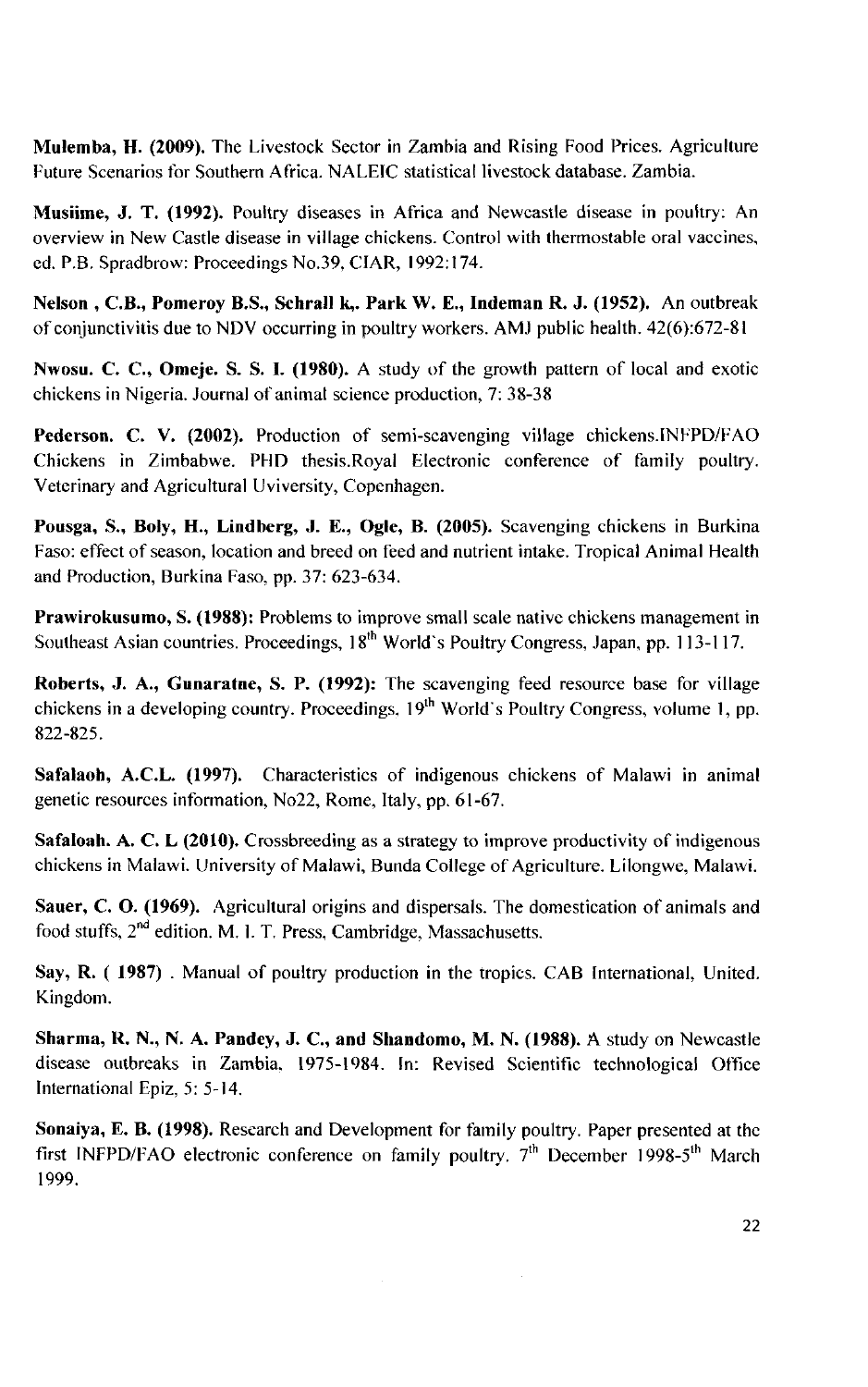#### **The New Encyclopaedia Britannica,** 2007 **Edition.**

**Weiner. G. (1994).** Animal Breeding. The tropical Agriculturalist. The MacMillan Press LTD, London. Pp 77-78.

**Wilson, R.T. (1986).** Poultry production in Sub Sahara Africa. Outlook on Agriculture 15:121-127.

**Zulu, F. A. (1999).** Current state of management of farm and genetic resources in Zambia. Paper presented at the national co-ordinators meeting of SADC. Lusaka, Zambia.

 $\mathcal{L}_{\mathcal{A}}$  and  $\mathcal{L}_{\mathcal{A}}$  are the set of the set of the set of the set of  $\mathcal{L}_{\mathcal{A}}$ 

 $\hat{\mathbf{r}}$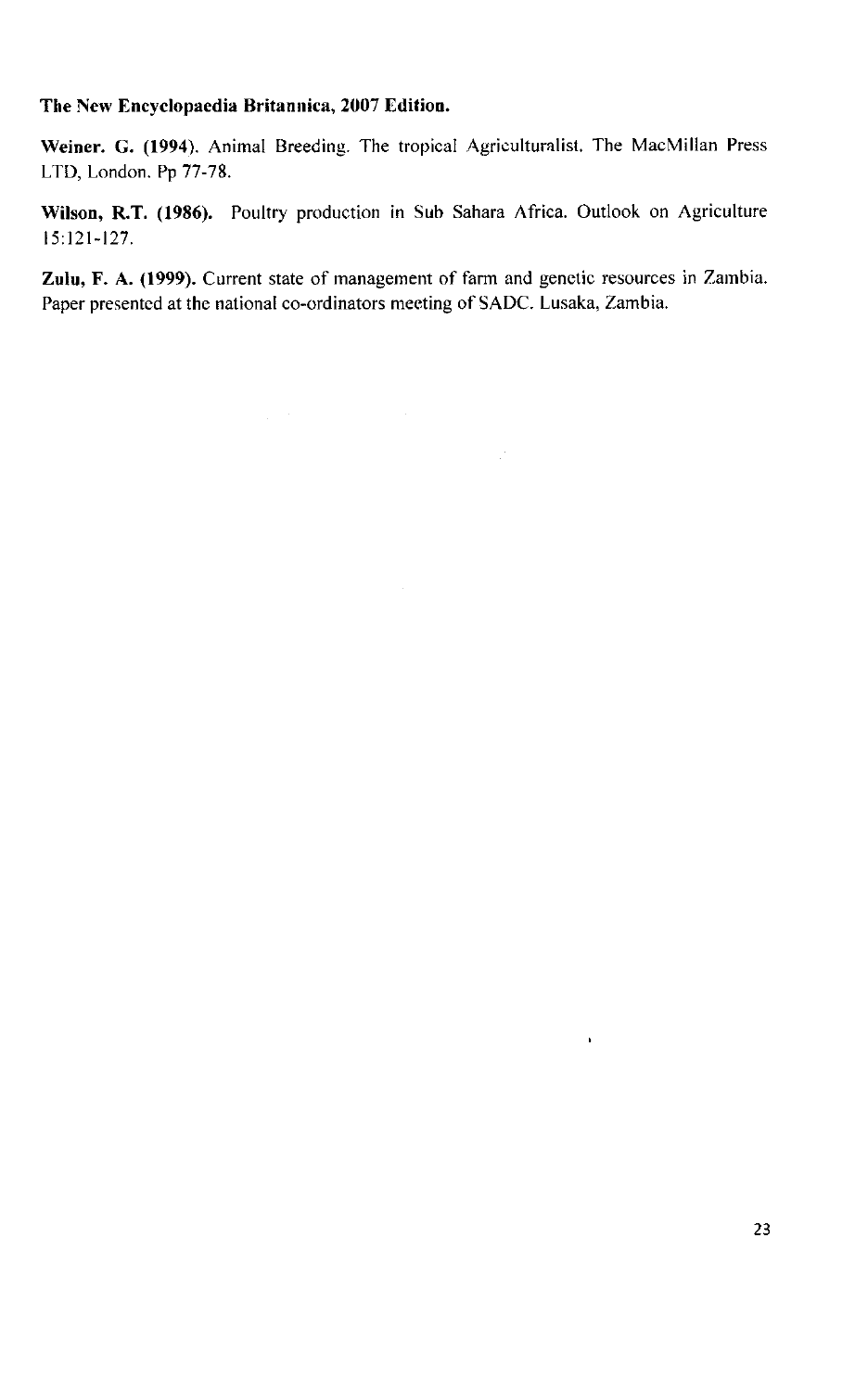# **APPENDIX**

# Table 9: ANOVA table for control (ad libitum) feeding level

| Source of variation | d.f.           | S.S.    | m.s.   | v.r. | F pr. |
|---------------------|----------------|---------|--------|------|-------|
|                     |                |         |        |      |       |
| Strain              | $\overline{2}$ | 126731. | 63366. | 2.30 | 0.181 |
|                     |                |         |        |      |       |
| Residual            | 6              | 165119. | 27520. |      |       |
|                     |                |         |        |      |       |
| Total               | 8              | 291850. |        |      |       |
|                     |                |         |        |      |       |
|                     |                |         |        |      |       |

# Table 10: ANOVA table for 100 g/d feeding level

| Source of variation | d.f.           | S.S.    | m.s.    | v.r. | $\overline{F}$ pr. |
|---------------------|----------------|---------|---------|------|--------------------|
|                     |                |         |         |      |                    |
| Strain              | $\overline{2}$ | 23606.  | 11803   | 0.10 | 0.910              |
|                     |                |         |         |      |                    |
| Residual            | $6\phantom{a}$ | 736833. | 122806. |      |                    |
|                     |                |         |         |      |                    |
| Total               | 8              | 760439. |         |      |                    |
|                     |                |         |         |      |                    |
|                     |                |         |         |      |                    |

 $\label{eq:2.1} \frac{1}{\sqrt{2\pi}}\int_{\mathbb{R}^3}\frac{1}{\sqrt{2\pi}}\int_{\mathbb{R}^3}\frac{1}{\sqrt{2\pi}}\int_{\mathbb{R}^3}\frac{1}{\sqrt{2\pi}}\int_{\mathbb{R}^3}\frac{1}{\sqrt{2\pi}}\int_{\mathbb{R}^3}\frac{1}{\sqrt{2\pi}}\int_{\mathbb{R}^3}\frac{1}{\sqrt{2\pi}}\int_{\mathbb{R}^3}\frac{1}{\sqrt{2\pi}}\int_{\mathbb{R}^3}\frac{1}{\sqrt{2\pi}}\int_{\mathbb{R}^3}\frac{1$ 

 $\star$